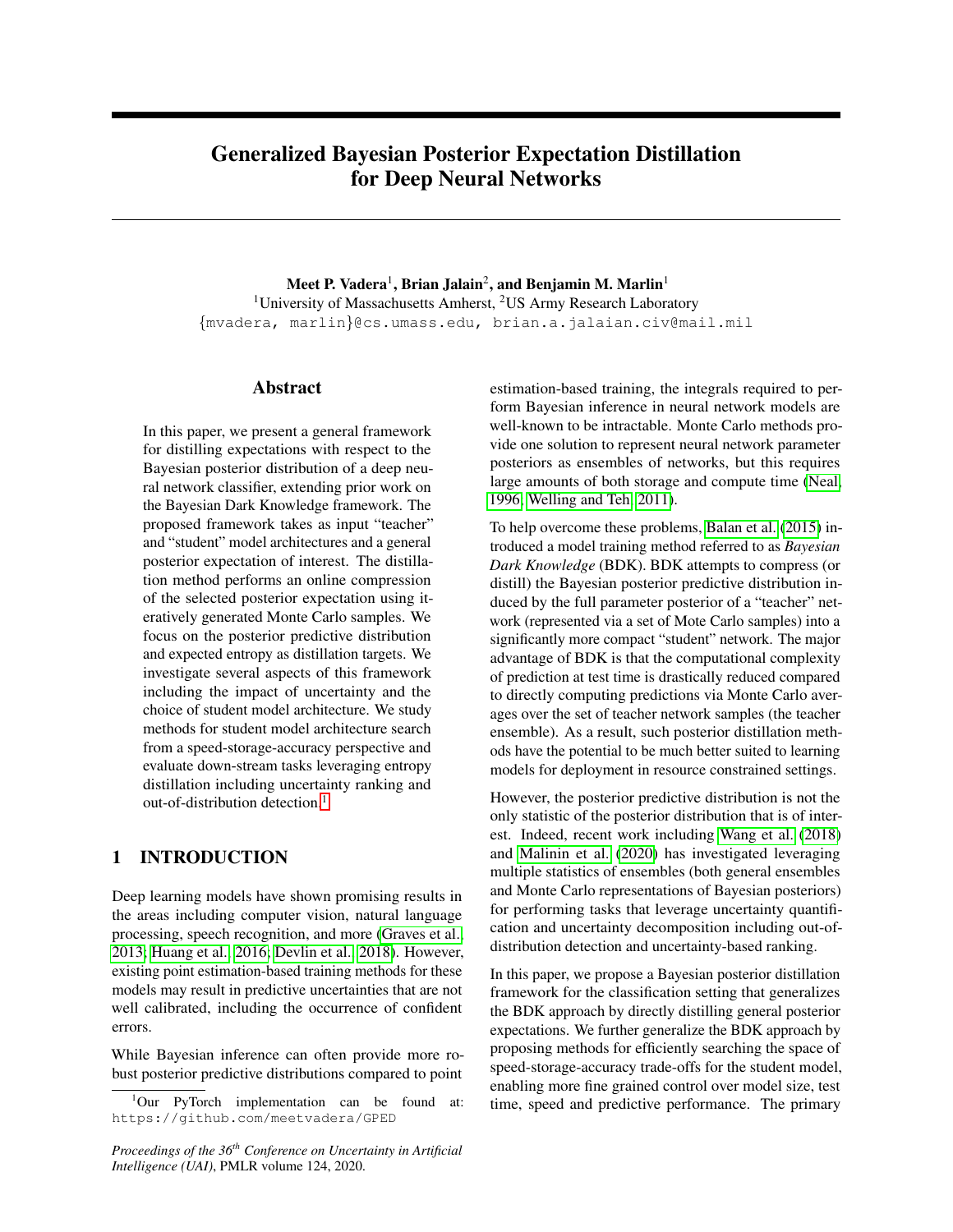empirical contributions of this work are (1) evaluating the distillation of the posterior predictive distribution and the posterior expected entropy across a range of models, data sets, and levels of uncertainty; (2) evaluating the impact of the student model architecture and architecture search methods on distillation performance; and (3) evaluating the utility of generalized expectation distillation through the study of down-stream tasks including out-of-distribution detection and uncertainty ranking that leverage entropy distillation. We show that distillation performance can be very sensitive to student model capacity and that the proposed architecture search methods effectively expose the space of speed-storage-accuracy trade-offs. We further show that our direct generalized posterior distillation framework outperforms an adaptation of the approach of [Malinin et al.](#page-9-7) [\(2020\)](#page-9-7) both on terms of distillation performance and in terms of several downstream tasks that leverage uncertainty quantification.

In the next section, we present background material and related work. In Section 3, we present the proposed framework. In Section 4, we present experiments and results. Additional details regarding data sets and experiments can be found in Appendix A, with supplemental results included in Appendix B.

# 2 BACKGROUND AND RELATED WORK

In this section, we present background and related work.

**Bayesian Neural Networks:** Let  $p(y|\mathbf{x}, \theta)$  represent the probability distribution induced by a deep neural network classifier over classes  $y \in \mathcal{Y} = \{1, ..., C\}$  given feature vectors  $\mathbf{x} \in \mathbb{R}^D$ . The most common way to fit a model of this type given a data set  $\mathcal{D} = \{(\mathbf{x}_i, y_i) | 1 \le i \le N\}$ is to use maximum conditional likelihood estimation, or equivalently, cross entropy loss minimization (or their penalized or regularized variants). However, when the volume of labeled data is low, there can be multiple advantages to considering a full Bayesian treatment of the model. Instead of attempting to find the single (locally) optimal parameter set  $\theta_*$  according to a given criterion, Bayesian inference uses Bayes rule to define the posterior distribution  $p(\theta|\mathcal{D}, \theta^0)$  over the unknown parameters  $\theta$ given a prior distribution  $P(\theta|\theta^0)$  with prior parameters  $\theta^0$  as seen in Equation [1.](#page-1-0)

$$
p(\theta|\mathcal{D}, \theta^0) = \frac{p(\mathcal{D}|\theta)p(\theta|\theta^0)}{\int p(\mathcal{D}|\theta)p(\theta|\theta^0)d\theta}
$$
 (1)

$$
p(y|\mathbf{x}, \mathcal{D}, \theta^0) = \int p(y|\mathbf{x}, \theta) p(\theta | \mathcal{D}, \theta^0) d\theta
$$
  
= 
$$
\mathbb{E}_{p(\theta | \mathcal{D}, \theta^0)}[p(y|\mathbf{x}, \theta)]
$$
 (2)

Posterior Expectations and Uncertainty Quantification: For prediction problems in machine learning, the quantity of interest is typically not the parameter posterior itself, but the posterior predictive distribution  $p(y|\mathbf{x}, \mathcal{D}, \theta^0)$  obtained from it as seen in Equation [2.](#page-1-1)

However, the posterior predictive distribution is not the only statistic of the posterior distribution that is of interest. The decomposition of posterior uncertainty has also received recent attention in the literature. For example, [Depeweg et al.](#page-9-8) [\(2017\)](#page-9-8) and [Malinin et al.](#page-9-7) [\(2020\)](#page-9-7) describe the decomposition of the entropy of the posterior predictive distribution (the *total uncertainty*) into *expected data uncertainty* and *knowledge uncertainty*. These three forms of uncertainty are related by the equation shown below:

$$
\underbrace{\mathcal{I}\left[y,\theta|\boldsymbol{x},\mathcal{D}\right]}_{\text{Knowledge Uncertainty}} = \underbrace{\mathcal{H}\left[\mathbb{E}_{p(\theta|\mathcal{D})}\left[p\left(y|\boldsymbol{x},\theta\right)\right]\right]}_{\text{Total Uncertainty}}
$$
\n
$$
-\underbrace{\mathbb{E}_{p(\theta|\mathcal{D})}\left[\mathcal{H}\left[p\left(y|\boldsymbol{x},\theta\right)\right]\right]}_{\text{Expected Data Uncertainty}}
$$
\n(3)

Total uncertainty, as the name suggests, measures the total uncertainty in a prediction. Expected data uncertainty measures the uncertainty arising from class overlap. Knowledge uncertainty corresponds to the conditional mutual information between labels and model parameters and measures the disagreement between different models in the posterior. However, it can be efficiently computed as the difference between total uncertainty and expected data uncertainty, both of which are (functions) of posterior expectations. In recent work, [Wang et al.](#page-9-6) [\(2018\)](#page-9-6) and [Malinin et al.](#page-9-7) [\(2020\)](#page-9-7) have leveraged this decomposition to explore a range of down-stream tasks that rely on uncertainty quantification and decomposition.

Approximate Inference Methods for Bayesian Neural Networks: The primary problem with applying Bayesian inference to neural network models is that the distributions  $p(\theta|\mathcal{D}, \theta^0)$  and  $p(y|\mathbf{x}, \mathcal{D}, \theta^0)$  are not available in closed form, so approximations are required. We briefly review Bayesian inference approximations including variational inference (VI) [\(Jordan et al., 1999\)](#page-9-9) and Markov Chain Monte Carlo (MCMC) methods [\(Neal,](#page-9-3) [1996;](#page-9-3) [Welling and Teh, 2011\)](#page-9-4).

<span id="page-1-1"></span><span id="page-1-0"></span>In VI, an auxiliary distribution  $q_{\phi}(\theta)$  is defined to approximate the true parameter posterior  $p(\theta|\mathcal{D}, \theta^0)$ . The variational parameters  $\phi$  are selected to minimize the Kullback-Leibler (KL) divergence between  $q_{\phi}(\theta)$  and  $p(\theta|\mathcal{D}, \theta^0)$ . [Hinton and Van Camp](#page-9-10) [\(1993\)](#page-9-10) did early work applying VI to neural networks. [Graves](#page-9-11) [\(2011\)](#page-9-11) later presented a method based on stochastic VI with improved scalability. In the closely related family of expectation propagation (EP) methods [\(Minka, 2001\)](#page-9-12), [Soudry et al.](#page-9-13) [\(2014\)](#page-9-13) present an online EP algorithm for neural networks with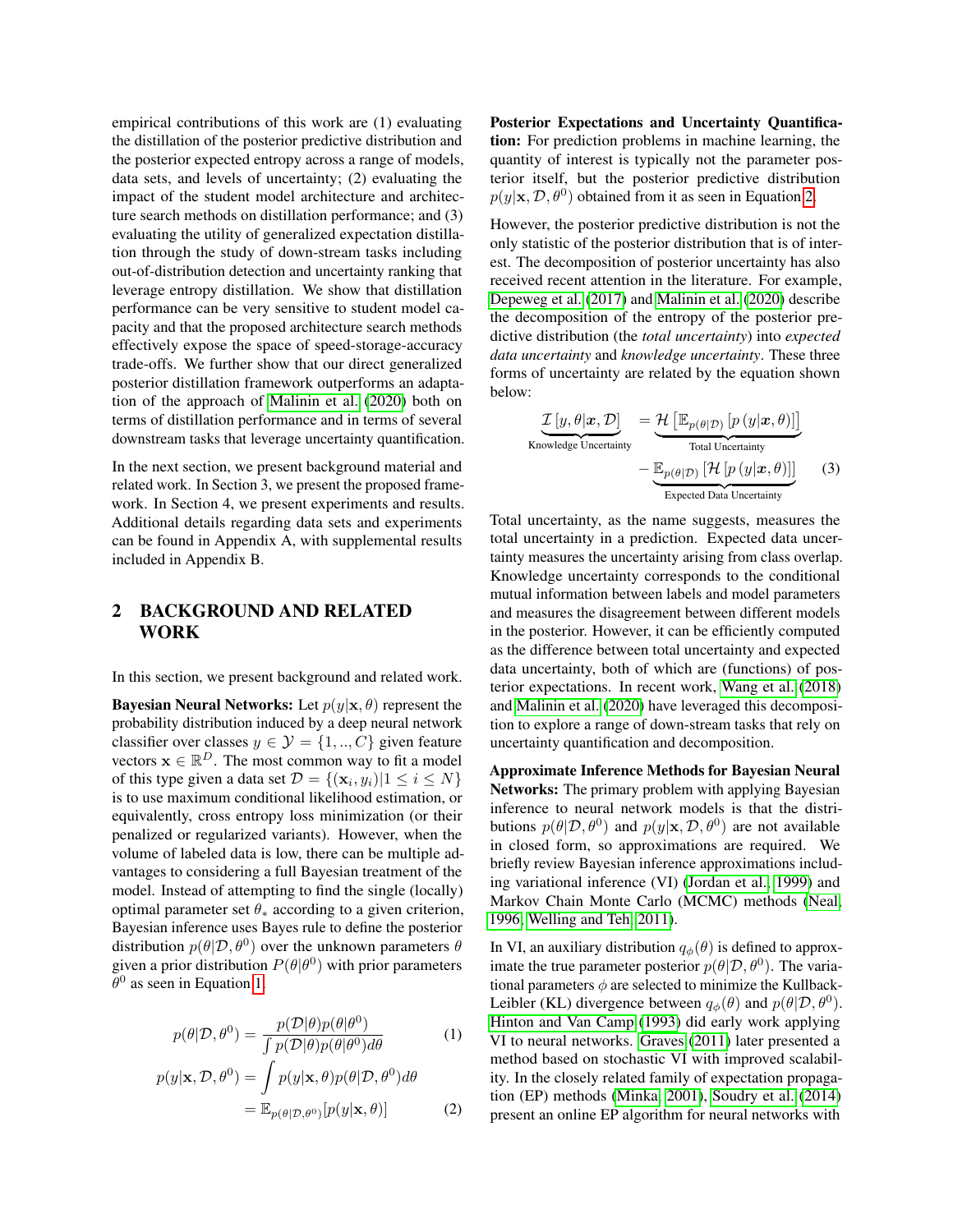the flexibility of representing both continuous and discrete weights. Hernández-Lobato and Adams [\(2015\)](#page-9-14) present the probabilistic backpropagation (PBP) algorithm for approximate Bayesian learning of neural network models, which is an example of an assumed density filtering (ADF) algorithm that, like VI and EP, generally relies on simplified posterior densities.

The main drawback of VB, EP, and ADF is that they typically result in biased posterior estimates for complex posterior distributions. MCMC methods provide an alternative family of sampling-based posterior approximations that are unbiased, but are often computationally more expensive to use. MCMC methods allow for drawing a correlated sequence of samples  $\theta_t \sim p(\theta|\mathcal{D}, \theta^0)$  from the parameter posterior. These samples can then be used to approximate the posterior predictive distribution as a Monte Carlo average as shown in Equation [4.](#page-2-0)

$$
p(y|\mathbf{x}, \mathcal{D}, \theta^0) \approx \frac{1}{T} \sum_{t=1}^T p(y|\mathbf{x}, \theta_t)
$$
 (4)

$$
\theta_t \sim p(\theta | \mathcal{D}, \theta^0) \tag{5}
$$

[Neal](#page-9-3) [\(1996\)](#page-9-3) addressed the problem of Bayesian inference in neural networks using Hamiltonian Monte Carlo (HMC) to provide a set of posterior samples. This method uses the full dataset when computing the gradient needed by HMC, which is problematic for larger data sets. While this scalability problem has largely been solved for midsized models by more recent methods such as stochastic gradient Langevin dynamics (SGLD) [\(Welling and Teh,](#page-9-4) [2011\)](#page-9-4), the problem of needing to compute over a large set of samples when making predictions at test or deployment time remains.

Distribution Distillation: As noted above, MCMCbased approximations are expensive in terms of both computation and storage. Bayesian Dark Knowledge [\(Balan](#page-9-5) [et al., 2015\)](#page-9-5) is precisely aimed at reducing the test-time computational complexity of Monte Carlo-based approximations for neural networks. In particular, the method uses SGLD to approximate the posterior distribution using a set of posterior parameter samples. These samples can be thought of as an ensemble of neural network models with identical architectures, but different parameters.

This posterior ensemble is used as the "teacher" in a distillation process that trains a single "student" model to match the teacher ensemble's posterior predictive distribution [\(Hinton et al., 2015\)](#page-9-15). The major advantage of this approach is that it can drastically reduce the test time computational complexity of posterior predictive inference relative to using a Monte Carlo average computed using many samples. A shortcoming of this approach is that it only distills the posterior predictive distribution, and thus, loses access to other posterior statistics.

Ensemble distribution distillation  $(EnD<sup>2</sup>)$  is a closely related approach that aims to distill the collective outputs of the models in an ensemble into a neural network that predicts the parameters of a Dirichlet distribution [\(Ma](#page-9-7)[linin et al., 2020\)](#page-9-7). The goal is to preserve information about distribution of outputs of the ensemble in such a way that multiple statistics of the ensemble's outputs can be efficiently approximated. Our goal in this paper is broadly similar, although we focus specifically on distilling much larger Monte Carlo posterior ensembles and we avoid the parametric distribution assumptions of [\(Malinin](#page-9-7) [et al., 2020\)](#page-9-7) by directly distilling posterior expectations of interest.

<span id="page-2-0"></span>Finally, we note that with the advent of Generative Adversarial Networks [\(Goodfellow et al., 2014\)](#page-9-16), there has also been work on generative models for approximating posterior sampling. [Wang et al.](#page-9-6) [\(2018\)](#page-9-6) and [Henning et al.](#page-9-17) [\(2018\)](#page-9-17) both propose methods for learning to generate samples that mimic those produced by SGLD. However, while these approaches may provide a speed-up relative to running SGLD itself, the resulting samples must still be used in a Monte Carlo average to compute a posterior predictive distribution in the case of Bayesian neural networks. This is again a potentially costly operation and is exactly the computation that distillation-based methods seek to accelerate.

Model Compression and Pruning: As noted above, the problem that Bayesian Dark Knowledge attempts to solve is reducing the test-time computational complexity of using a Monte-Carlo posterior to make predictions. In this work, we are particularly concerned with the issue of enabling test-time speed-storage-accuracy trade-offs. The relevant background material includes methods for network compression and pruning.

Previous work has shown that over-parameterized deep learning models tend to show much better learnability. Further, it has also been shown that such overparameterized models rarely use their full capacity and can often be pruned back substatially without significant loss of generality. [Hassibi et al.](#page-9-18) [\(1993\)](#page-9-18) use the secondorder derivatives of the objective function to guide pruning network connections. More recently, [Han et al.](#page-9-19) [\(2015\)](#page-9-19) introduced a weight magnitude-based technique for pruning connections in deep neural networks using simple thresholding. [Guo et al.](#page-9-20) [\(2016\)](#page-9-20); [Jin et al.](#page-9-21) [\(2016\)](#page-9-21); [Han](#page-9-22) [et al.](#page-9-22) [\(2016\)](#page-9-22) introduce thresholding methods which also support restoration of connections.

A related line of work includes pruning neurons, channels or filters instead of individual weights. Pruning these components explicitly reduces the number of computations by making the networks smaller. Group LASSO-based methods have the advantage of turning the pruning problem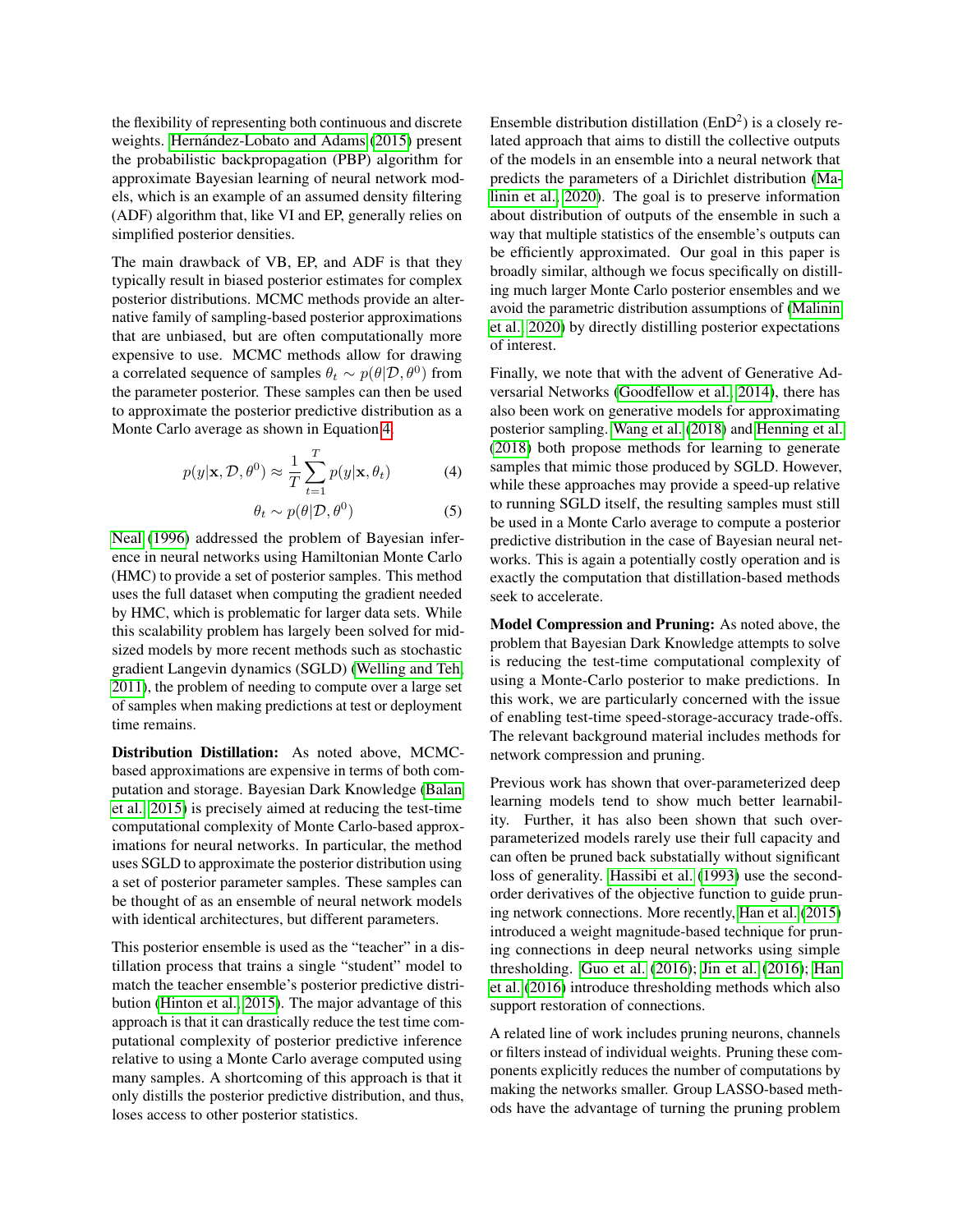into a continuous optimization problem with a sparsityinducing regularizer. [Zhang and Ou](#page-9-23) [\(2018\)](#page-9-23); [Alvarez and](#page-9-24) [Salzmann](#page-9-24) [\(2016\)](#page-9-24); [Wen et al.](#page-9-25) [\(2016\)](#page-9-25); [He et al.](#page-9-26) [\(2017\)](#page-9-26) are some examples that use Group LASSO regularization at their core. Similarly, [Louizos et al.](#page-9-27) [\(2017\)](#page-9-27) use hierarchical priors to prune neurons instead of weights. An advantage of these methods over connection-based sparsity methods is that they directly produce smaller networks.

## 3 PROPOSED FRAMEWORK

In this section, we describe our proposed framework.

#### 3.1 Generalized Posterior Expectations

As described in the previous section, different statistics derived from the posterior distribution  $p(\theta|\mathcal{D}, \theta^0)$  may be useful in different data analysis tasks. We consider the general case of inferences that take the form of posterior expectations as shown in Equation [6](#page-3-0) where  $q(y, \mathbf{x}, \theta)$  is an arbitrary function of  $y$ ,  $x$  and  $\theta$ .

$$
\mathbb{E}_{p(\theta|\mathcal{D},\theta^0)}[g(y,\mathbf{x},\theta)] = \int p(\theta|\mathcal{D},\theta^0)g(y,\mathbf{x},\theta)d\theta
$$
 (6)

Important examples of functions  $g(y, \mathbf{x}, \theta)$  include  $g(y, \mathbf{x}, \theta) = p(y|\mathbf{x}, \theta)$ , which results in the posterior predictive distribution  $p(y|\mathbf{x}, \mathcal{D}, \theta^0)$  as used in Bayesian Dark Knowledge. The choice  $g(y, \mathbf{x}, \theta)$  =  $\sum_{y'=1}^{C} p(y'|\mathbf{x}, \theta) \log p(y'|\mathbf{x}, \theta)$  yields the expected data uncertainty introduced in the previous section. The choice  $g(y, \mathbf{x}, \theta) = p(y|\mathbf{x}, \theta)(1 - p(y|\mathbf{x}, \theta))$  results in the posterior marginal variance of class  $y$  given  $x$ . We use the posterior predictive distribution and expected data uncertainty as examples throughout this work.

#### 3.2 Generalized Posterior Expectation Distillation

Our goal is to learn to approximate posterior expectations  $\mathbb{E}_{p(\theta|\mathcal{D},\theta^0)}[g(y,\mathbf{x},\theta)]$  under a given teacher model architecture using a given student model architecture. The method that we propose takes as input the teacher model  $p(y|\mathbf{x}, \theta)$ , the prior  $p(\theta | \theta^0)$ , a labeled data set  $\mathcal{D}$ , an unlabeled data set  $\mathcal{D}'$ , the function  $g(y, \mathbf{x}, \theta)$ , a student model  $f(y, \mathbf{x}|\phi)$ , an expectation estimator, and a loss function  $\ell(\cdot, \cdot)$  that measures the error of the approximation given by the student model  $f(y, \mathbf{x}|\phi)$ .<sup>[2](#page-3-1)</sup> Similar to [Balan et al.](#page-9-5) [\(2015\)](#page-9-5), we propose an online distillation method based on the use of the SGLD sampler. We describe all of the components of the framework in the sections below, and provide a complete description of the resulting method in Algorithm [1](#page-10-0) (presented in the appendix ).

SGLD Sampler: The prior distribution over the parameters  $p(\theta|\theta^0)$  is chosen to be a spherical Gaussian distribution with mean  $\mu = 0$  and precision  $\tau$  (we thus have  $\theta^0 = [\mu, \tau]$ ). We define S to be a minibatch of size M drawn from  $D.$   $\theta_t$  denotes the parameter set sampled for the teacher model at sampling iteration t, while  $\eta_t$ denotes the step size for the teacher model at iteration t. The Langevin noise is denoted by  $z_t \sim \mathcal{N}(0, \eta_t I)$ . The sampling update for SGLD is given b:  $\theta_{t+1} \leftarrow \theta_t + \Delta \theta_t$ where  $\Delta\theta_t$  is defined as:

$$
\Delta \theta_t = \frac{\eta_t}{2} \left( \nabla_{\theta} \log p(\theta | \theta^0) + \frac{N}{M} \sum_{i \in \mathcal{S}} \nabla_{\theta} \log p(y_i | x_i, \theta_t) \right) + z_t
$$
\n(7)

Distillation Procedure: For the distillation learning procedure, we make use of a secondary unlabeled data set  $\mathcal{D}' = {\mathbf{x}_i | 1 \le i \le N'}$ . This data set could use feature vectors from the primary data set  $D$ , or a larger data set. We note that due to autocorrelation in the sampled teacher model parameters  $\theta_t$ , we may not want to run a distillation update for every Monte Carlo sample drawn. We thus use two different iteration indices: t for SGLD iterations and s for distillation iterations.

<span id="page-3-0"></span>On every distillation step  $s$ , we sample a minibatch  $S'$ from  $\mathcal{D}'$  of size  $M'$ . For every data case i in  $\mathcal{S}'$ , we update an estimate  $\hat{g}_{vis}$  of the posterior expectation using the most recent parameter sample  $\theta_t$ , obtaining an updated estimate  $\hat{g}_{yis+1} \approx \mathbb{E}_{p(\theta|\mathcal{D},\theta^0)}[g(y,\mathbf{x}_i,\theta)]$  (we discuss update schemes in the next section). Next, we use the minibatch of examples  $S'$  to update the student model. To do so, we take a step  $\phi_{s+1} \leftarrow \phi_s + \alpha_s \Delta \phi_s$  in the gradient direction of the regularized empirical risk of the student model as shown below where  $\alpha_s$  is the student model learning rate at step s,  $R(\phi)$  is the regularizer, and  $\lambda$  is the regularization hyper-parameter. We next discuss the estimation of the expectation targets  $\hat{g}_{yis}$ .

$$
\Delta \phi_s = \frac{N'}{M'} \sum_{i \in \mathcal{S}'} \sum_{y \in \mathcal{Y}} \nabla_{\phi} \ell(\hat{g}_{yis+1}, f(y, \mathbf{x}_i | \phi_s)) + \lambda \nabla_{\phi} R(\phi_s)
$$
\n(8)

Expectation Estimation: Given an explicit collection of posterior samples  $\theta_1, ..., \theta_s$ , the standard Monte Carlo estimate of  $\mathbb{E}_{p(\theta|\mathcal{D},\theta^0)}[g(y,\mathbf{x},\theta)]$  is simply  $\hat{g}_{yis}$  =  $(1/S)\sum_{j=1}^{s} g(y, \mathbf{x}_i, \theta_j)$ . However, this estimator requires retaining the sequence of samples  $\theta_1, ..., \theta_s$ , which may not be feasible in terms of storage cost. Instead, we consider the application of an online update function. We define  $m_{is}$  to be the count of the number of times data case  $i$  has been sampled up to and including distillation iteration s. An online update function

<span id="page-3-1"></span><sup>&</sup>lt;sup>2</sup>Note that  $f(y, \mathbf{x}|\phi)$  denotes the student's output probability for class y given input x and parameters  $\phi$ .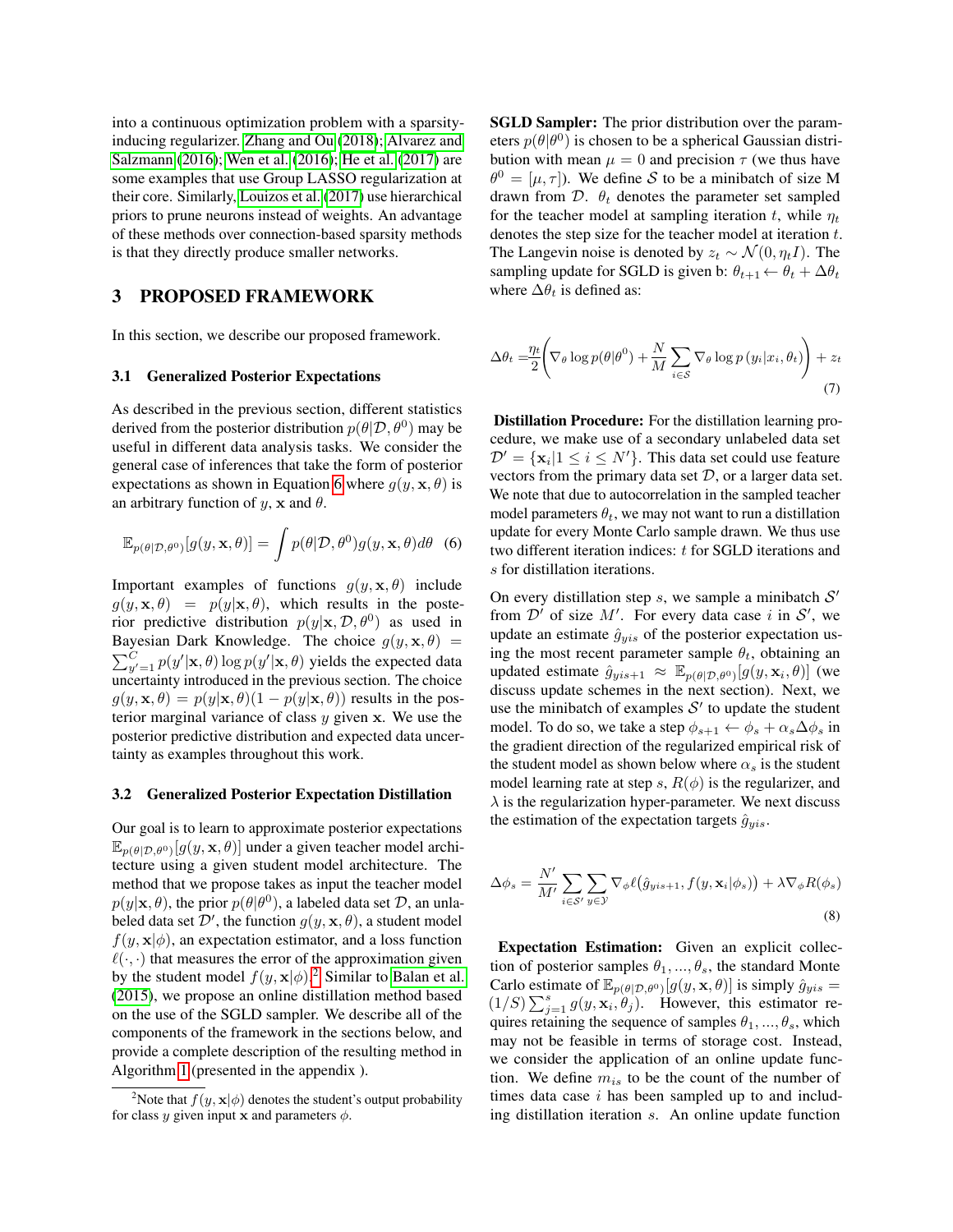$U(\hat{g}_{vis}, \theta_t, m_{is})$  takes as input the current estimate of the expectation, the current sample of the model parameters, and the number of times data case  $i$  has been sampled, and produces an updated estimate of the expectation  $\hat{g}_{yis+1}$ . Below, we define two different versions of the function.  $U_s(\hat{g}_{uis}, \theta_t, m_{is})$ , updates  $\hat{g}_{vis}$  using the current sample only, while  $U_o(\hat{g}_{yis}, \theta_t, m_{is})$  performs an online update equivalent to a full Monte Carlo average.

$$
U_s(\hat{g}_{yis}, \theta_t, m_{is}) = g(y, \mathbf{x}_i, \theta_t)
$$
\n(9)

$$
U_o(\hat{g}_{yis}, \theta_t, m_{is}) = \frac{1}{m_{is+1}} (m_{is} \cdot \hat{g}_{yis} + g(y, \mathbf{x}_i, \theta_t))
$$
 (10)

We note that both update functions provide unbiased estimates of  $\mathbb{E}_{p(\theta|\mathcal{D},\theta^0)}[g(y,\mathbf{x},\theta)]$  after a suitable burn-in time B. The online update  $U_o(.)$  will generally result in lower variance in the estimated values of  $\hat{g}_{yis}$ , but it comes at the cost of needing to explicitly maintain the expectation estimates  $\hat{g}_{yis}$  across learning iterations, increasing the storage cost of the algorithm. It is worthwhile noting that the extra storage and computation cost required by  $U<sub>o</sub>$  grows linearly in the size of the training set for the student. By contrast, the fully stochastic update is memoryless in terms of past expectation estimates, so the estimated expectations  $\hat{g}_{yis}$  do not need to be retained across iterations resulting in a substantial space savings.

General Algorithm and Special Cases: We show a complete description of the proposed method in Algorithm [1](#page-10-0) in the appendix. The algorithm takes as input the teacher model  $p(y|\mathbf{x}, \theta)$ , the parameters of the prior  $p(\theta | \theta^0)$ , a labeled data set  $\mathcal{D}$ , an unlabeled data set  $\mathcal{D}'$ , the function  $g(y, \mathbf{x}, \theta)$ , the student model  $f(y, \mathbf{x}|\phi)$ , an online expectation estimator  $U(\hat{g}_{yis}, \theta_t, m_{is})$ , a loss function  $\ell(\cdot, \cdot)$ that measures the error of the approximation given by  $f(y, \mathbf{x}|\phi)$ , a regularization function  $R(.)$  and regularization hyper-parameter  $\lambda$ , minibatch sizes M and M', the thinning interval parameter  $H$ , the SGLD burn-in time parameter B and step size schedules for the step sizes  $\eta_t$ and  $\alpha_s$ .

We note that the original Bayesian Dark Knowledge method is recoverable as a special case of this framework via the the choices  $g(y, \mathbf{x}, \theta) = p(y|\mathbf{x}, \theta), \ell(p, q) =$  $-p \log(q)$ ,  $U = U_s$  and  $p(y|\mathbf{x}, \theta) = f(y, \mathbf{x}, \phi)$  (i.e., the architecture of the student is selected to match that of the teacher). The original approach also uses a distillation data set  $\mathcal{D}'$  obtained from  $\mathcal D$  by adding randomly generated noise to instances from  $D$  on each distillation iteration, taking advantage of the fact that the choice  $U = U_s$ means that no aspect of the algorithm scales with  $|\mathcal{D}'|$ .

Our general framework allows for other trade-offs, including reducing the variance in the estimates of  $\hat{g}_{vis}$  at the cost of additional storage in proportion to  $|\mathcal{D}'|$ . We also

note that the loss function  $\ell(p, q) = -p \log(q)$  and the choice  $g(y, \mathbf{x}, \theta) = p(y|\mathbf{x}, \theta)$  are somewhat of a special case when used together as even when the full stochastic expectation update  $U_s$  is used, the resulting distillation parameter gradient is unbiased. To distill posterior expected entropy (e.g., expected data uncertainty), we set  $g(y, \mathbf{x}, \theta) = \sum_{y \in \mathcal{Y}} p(y|\mathbf{x}, \theta) \log p(y|\mathbf{x}, \theta), U = U_o$  and  $\ell(h, h') = |h - h'\|.$ 

#### 3.3 Model Compression and Pruning

One of the primary motivations for the original Bayesian Dark Knowledge approach is that it provides an approximate inference framework that results in significant computational and storage savings at test time. However, a drawback of the original approach is that the architecture of the student is chosen to match that of the teacher. As we will show in Section 4, this will sometimes result in a student network that has too little capacity. On the other hand, if we plan to deploy the student model in a low resource compute environment, the teacher architecture may not meet the specified computational constraints. In either case, we need a general approach for selecting an architecture for the student model.

To begin to explore this problem, we consider two basic approaches to choosing student model architectures that enable trading off test time inference speed and storage for accuracy (or more generally, lower distillation loss). A helpful aspect of the distillation process relative to a de novo architecture search problem is that the architecture of the teacher model is available as a starting point. As a first approach, we consider wrapping the proposed GPED algorithm with an explicit search over a set of student models that are "close" to the teacher. Specifically, we consider a search space obtained by starting from the teacher model and applying a width multiplier to the width of every fully connected layer and a kernel multiplier to the number of kernels in every convolutional layer. While this search requires exponential time in the number of layers, it provides a baseline for evaluating other methods.

As an alternative approach with better computational complexity, we leverage the regularization function  $R(\phi)$  included in the GPED framework to prune a large initial network using group  $\ell_1/\ell_2$  regularization [\(Zhang and Ou,](#page-9-23) [2018;](#page-9-23) [Wen et al., 2016\)](#page-9-25). To apply this approach, we first must partition the parameters in the parameter vector  $\phi$  across K groups  $\mathcal{G}_k$ . The form of the regularizer is  $R(\phi) = \sum_{k=1}^{K} \left( \sum_{j \in \mathcal{G}_k} \phi_j^2 \right)^{1/2}$ . As is well-established in the literature, this regularizer causes all parameters in a group to go to zero simultaneously when they are not needed in a model. To use it for model pruning for a unit in a fully connected layer, we collect all of that unit's inputs into a group. Similarly, we collect all of the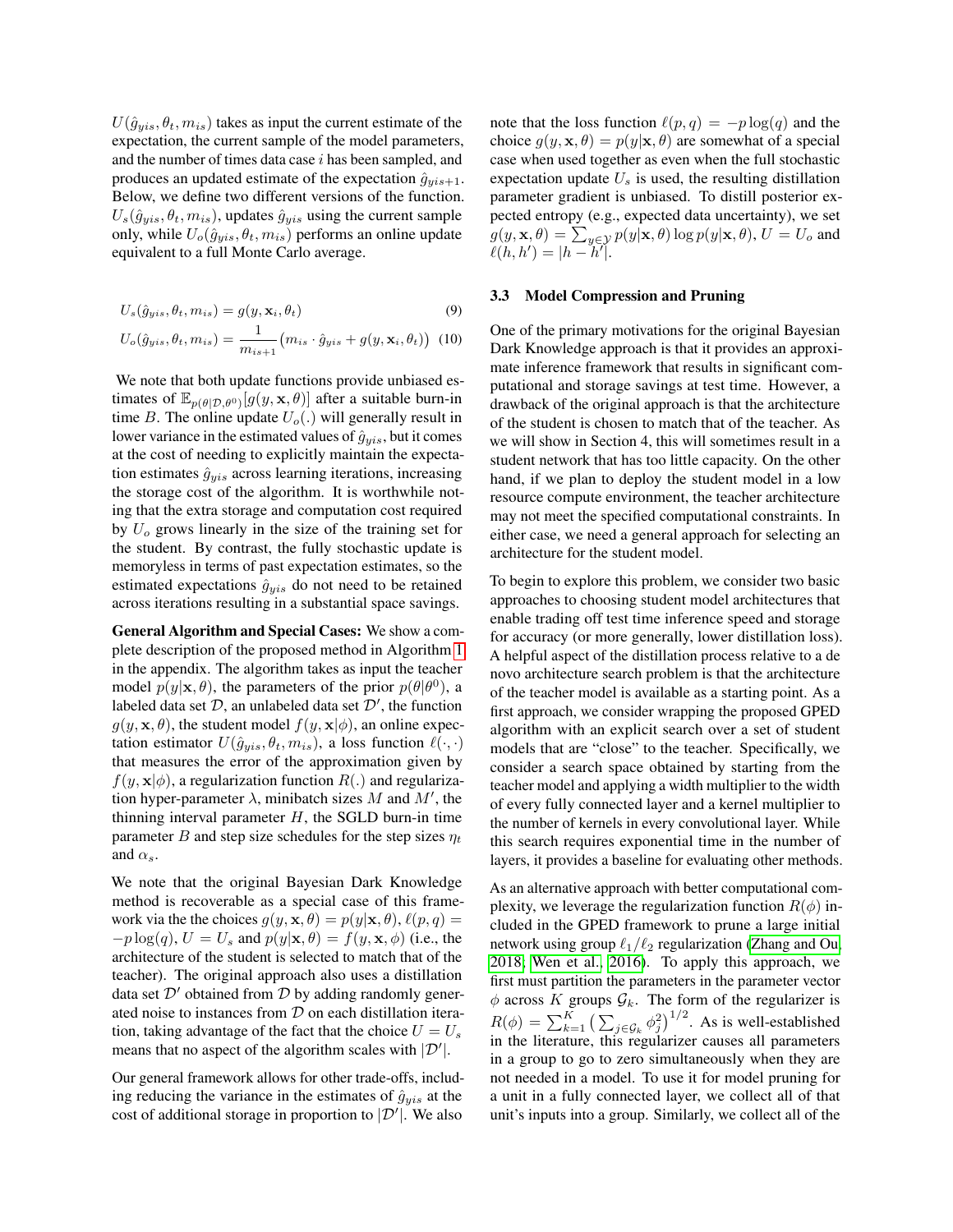incoming weights for a particular channel in a convolution layer together into a group. If all incoming weights associated with a unit or a channel have magnitude below a small threshold  $\epsilon$ , we can explicitly remove them from the model, obtaining a more compact architecture. We also fine-tune our models after pruning.

Finally, we note that any number of weight compressing, pruning, and architecture search methods could be combined with the GPED framework. Our goal is not to exhaustively compare such methods, but rather to demonstrate that GPED is sensitive to the choice of student model to highlight the need for additional research on the problem of selecting student model architectures.

# 4 EXPERIMENTS AND RESULTS

In this section, we present experiments and results evaluating the proposed approach using multiple data sets, posterior expectations, teacher model architectures, student model architectures, basic architecture search methods, and multiple down-stream tasks. We begin by providing an overview of the experimental protocols used.

#### 4.1 Experimental Protocols

Data Sets: We use the MNIST [\(LeCun, 1998\)](#page-9-28) and CI-FAR10 [\(Krizhevsky et al., 2009\)](#page-9-29) data sets as base data sets in our experiments. In the case of MNIST, posterior predictive uncertainty is very low, so we introduce two different modifications to explore the impact of uncertainty on distillation performance. The first modification is simply to subsample the data. The second modification is to introduce occlusions into the data set using randomly positioned square masks of different sizes, resulting in masking rates from 0% to 86.2%. For CIFAR10, we only use sub-sampling. Full details for both data sets and the manipulations applied can be found in Appendix [A.1.](#page-10-1)

Models: We evaluate a total of three teacher models in this work: a three-layer fully connected network (FCNN) for MNIST matching the architecture used by [Balan et al.](#page-9-5) [\(2015\)](#page-9-5), a four-layer convolutional network for MNIST, and a five-layer convolutional network for CIFAR10. Full details of the teacher model architectures are given in Appendix [A.2.](#page-11-0) For exhaustive search for student model architectures, we use the teacher model architectures as base models and search over a space of layer width multipliers  $K_1$  and  $K_2$  that can be used to expand sets of layers in the teacher models. A full description of the search space of student models can be found in Appendix [A.2.](#page-11-0)

Distillation Procedures: We consider distilling both the posterior predictive distribution and the posterior entropy, as described in the previous section. For the posterior

<span id="page-5-0"></span>Table 1: Results of posterior distillation when the student architecture is fixed to match the teacher architecture and base data sets are used with no sub-sampling or occlusion.

| Model $&$           | Teacher | <b>Student</b> | <b>MAE</b> |
|---------------------|---------|----------------|------------|
| Dataset             | NLL.    | NLL            | (Entropy)  |
| <b>FCNN - MNIST</b> | 0.052   | 0.082          | 0.016      |
| <b>CNN - MNIST</b>  | 0.022   | 0.053          | 0.016      |
| CNN - CIFAR10       | 0.671   | 0.932          | 0.245      |

predictive distribution, we use the stochastic expectation estimator  $U_s$  while for entropy we experiment with both estimators. We allow  $B = 1000$  burn-in iterations for MNIST and  $B = 10000$  for CIFAR10, and total of  $T = 10<sup>6</sup>$  training iterations. The prior hyper-parameters, learning rate schedules and other parameters vary by data set or distillation target and are fully described in Appendix [A.2.](#page-11-0)

#### 4.2 Experiments

Experiment 1: Distilling Posterior Expectations For this experiment, we use the MNIST and CIFAR10 datasets without any subsampling or masking. For each dataset and model, we consider separately distilling the posterior predictive distribution and the posterior entropy. We fix the architecture of the student to match that of the teacher. To evaluate the performance while distilling the posterior predictive distribution, we use the negative log-likelihood (NLL) of the model on the test set. For evaluating the performance of distilling posterior entropy, we use the mean absolute difference between the teacher ensemble's entropy estimate and the student model output on the test set. The results are given in Table [1.](#page-5-0) First, we note that the FCNN NLL results on MNIST closely replicate the results in [Balan et al.](#page-9-5) [\(2015\)](#page-9-5), as expected. We also note that the error in the entropy is low for both the FCNN and CNN architectures on MNIST. However, the student model fails to match the NLL of the teacher on CIFAR10 and the entropy MAE is also relatively high. In Experiment 2, we will investigate the effect of increasing uncertainty , while in Experiment 3 we will investigate the impact of student architectures.

Experiment 2: Robustness to Uncertainty We build on Experiment 1 by exploring methods for increasing posterior uncertainty on MNIST (sub-sampling and masking) and CIFAR10 (sub-sampling). We consider the cross product of four sub-sampling rates and six masking rates for MNIST and three sub-sampling rates for CIFAR10. We consider the posterior predictive distribution and posterior entropy distillation targets. For the posterior predictive distribution we report the negative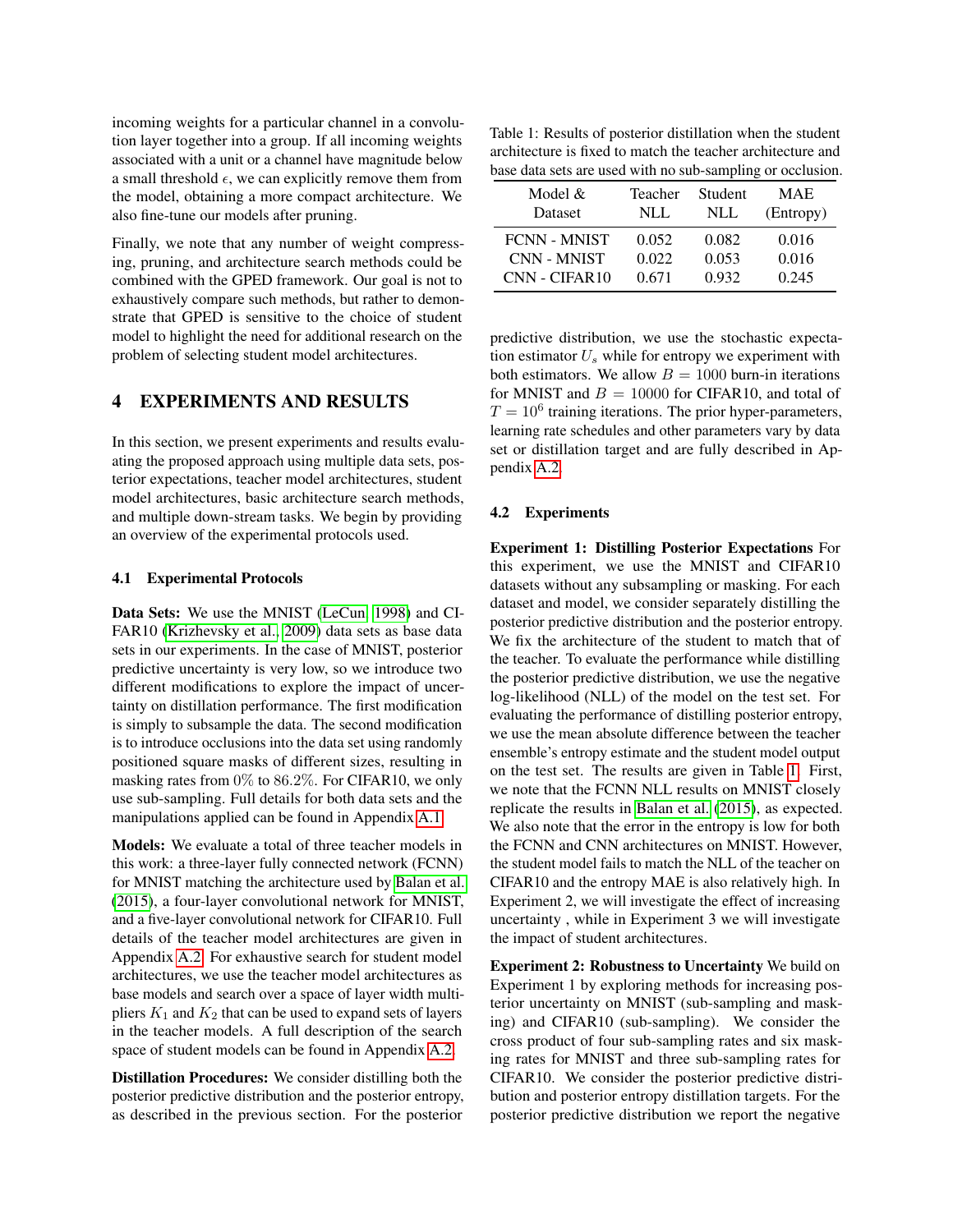

<span id="page-6-0"></span>Figure 1: Distillation performance using CNNs on MNIST while varying data set size and masking rate. (a) Test negative log likelihood of the teacher posterior predictive distribution. (b) Difference in test negative log likelihood between student and teacher posterior predictive distribution estimates. (c) Difference between teacher and student posterior entropy estimates on test data set.

log likelihood (NLL) of the teacher, and the NLL gap between the teacher and student. For entropy, we report the mean absolute error between the teacher ensemble and the student. All metrics are evaluated on held-out test data. We also restrict the experiment to the case where the student architecture matches the teacher architecture, mirroring the Bayesian Dark Knowledge approach. In Figure [1,](#page-6-0) we show the results for the convolutional models on MNIST. The FCNN results are similar to the CNN results on MNIST and are shown in Figure [4](#page-12-0) along with the CNN results on CIFAR10 in Figure [5](#page-12-1) in Appendix [B.](#page-13-0) In Appendix [B,](#page-13-0) we also provide a performance comparison between the  $U<sub>o</sub>$  and  $U<sub>s</sub>$  estimators while distilling posterior expectations.

As expected, the NLL of the teacher decreases as the data set size increases. We observe that changing the number of training samples has a similar effect on NLL gap for both CIFAR10 and MNIST. More specifically, for any fixed masking rate of MNIST (and zero masking rate for CIFAR10), we can see that the NLL difference between the student and teacher decreases with increasing training data. However, for MNIST we can see that the teacher NLL increases much more rapidly as a function of the masking rate. Moreover, the gap between the teacher and student peaks for moderate values of the masking rate. This fact is explained through the observation that when the masking rate is low, posterior uncertainty is low, and distillation is relatively easy. On the other hand, when the masking rate is high, the teacher essentially outputs the uniform distribution for every example, which is very easy for the student to represent. As a result, the moderate values of the masking rate result in the hardest distillation problem and thus the largest performance gap. For varying masking rates, we see exactly the same trend for the gap in posterior entropy predictions on MNIST. However, the gap for entropy prediction increases as a function of data set size for CIFAR10. Finally, as we would expect, the performance of distillation using the

 $U<sub>o</sub>$  estimator is almost always better than that of the  $U<sub>s</sub>$ estimator (see Appendix [B\)](#page-13-0).

The key finding of this experiment is that the quality of the approximations provided by the student model can significantly vary as a function of properties of the underlying data set. In the next experiment, we address the problem of searching for improved student model architectures.

Experiment 3: Student Model Architectures In this experiment, we compare exhaustive search to the group  $\ell_1/\ell_2$  (group lasso) regularizer combined with pruning. For the pruning approach, we start with the largest student model considered under exhaustive search, and prune back from there using different regularization parameters  $\lambda$ , leading to different student model architectures. We present results in terms of performance versus computation time (estimated in FLOPS), as well as performance vs storage cost (estimated in number of parameters). As performance measures for the posterior predictive distribution, we consider accuracy and negative log likelihood. For entropy, we use mean absolute error. In all cases, results are reported on test data. We consider both fully connected and convolutional models.

Figure [2](#page-7-0) shows results for the negative log likelihood (NLL) of the convolutional model on MNIST with masking rate 29% and 60,000 training samples. We select this setting as illustrative of a difficult case for posterior predictive distribution distillation. We plot NLL vs FLOPS and NLL vs storage for all points encountered in each search. The solid blue line indicates the Pareto frontier.

First, we note that the baseline student model (with architecture matching the teacher) from Experiment 2 on MNIST achieves an NLL of 0.469 at approximately  $0.48 \times 10^6$  FLOPs and  $0.03 \times 10^6$  parameters on this configuration of the data set. We can see that both methods for selecting student architectures provide a highly significant improvement over the baseline student architectures.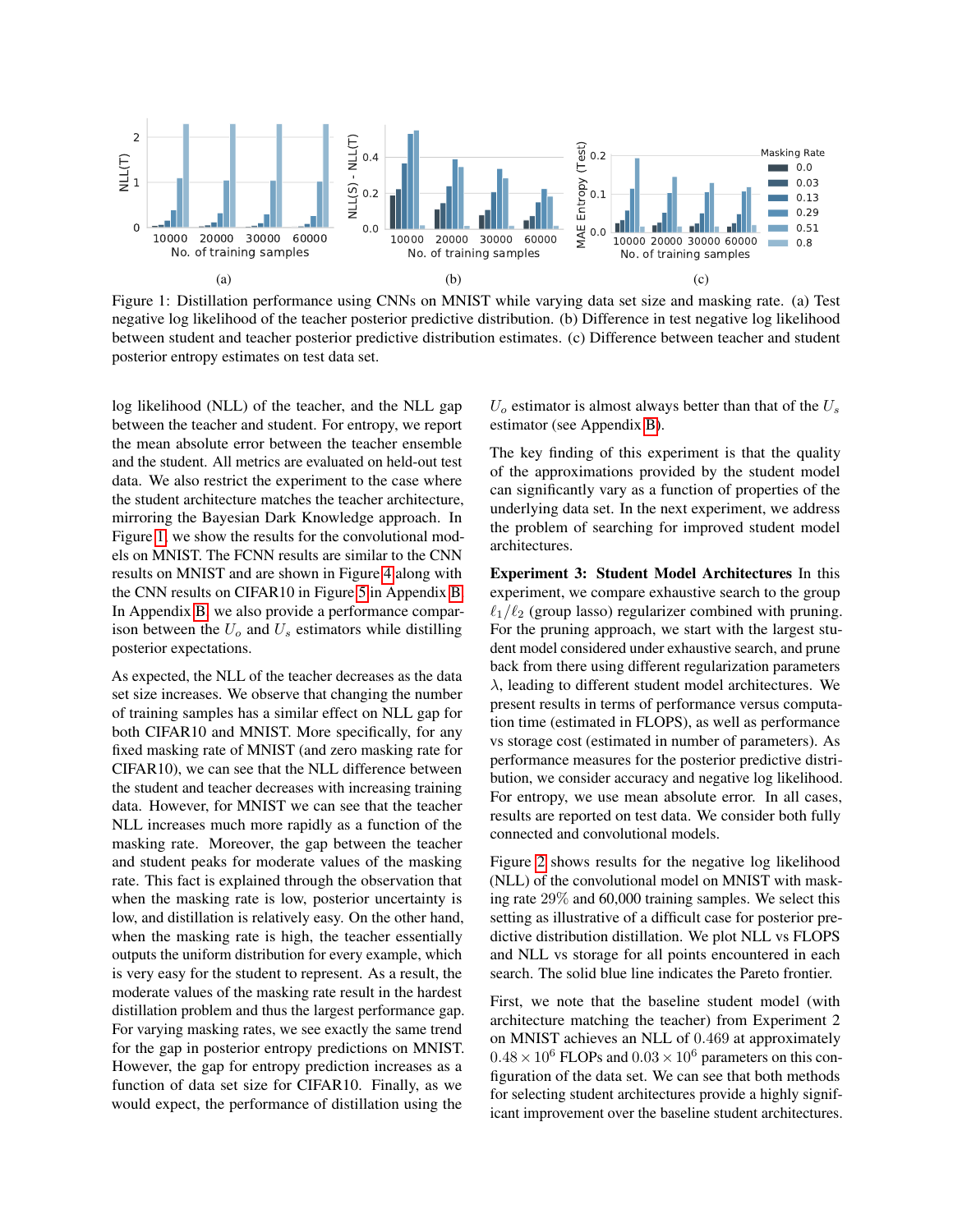

<span id="page-7-0"></span>Figure 2: NLL-Storage-Computation tradeoff while using CNNs on MNIST with masking rate 29%. Test negative log likelihood of posterior predictive distribution vs FLOPS found using (a) exhaustive search and (b) group  $\ell_1/\ell_2$ with pruning. Test negative log likelihood of posterior predictive distribution vs storage found using (c) exhaustive search and (d) group  $\ell_1/\ell_2$  with pruning. The optimal student model for this configuration is obtained with group  $\ell_1/\ell_2$ pruning. It has approximately  $6.6\times$  the number of parameters and  $6.4\times$  the FLOPS of the base student model. Notation: "S" - pareto frontier of the student models, "T" - Teacher, "IS" - Individual Student. The black dashed line denotes the FLOPS/number of parameters of the base student model having the same architecture as a teacher model.

<span id="page-7-1"></span>Table 2: In-distribution Test set metrics comparison using  $U_s$  and largest student model obtained using width multiplier.

| Model/<br>Dataset           | NLL<br>(Ensemble) | NLL<br>(GPED) | NLL.<br>(EnD <sup>2</sup> ) | <b>MAE</b><br>Entropy<br>(GPED) | <b>MAE</b><br>Entropy<br>(EnD <sup>2</sup> ) |
|-----------------------------|-------------------|---------------|-----------------------------|---------------------------------|----------------------------------------------|
| FCNN/<br><b>MNIST</b>       | 0.362             | 0.408         | 0.415                       | 0.069                           | 0.105                                        |
| CNN/<br><b>MNIST</b>        | 0.269             | 0.296         | 0.321                       | 0.086                           | 0.106                                        |
| CNN/<br>CIFAR <sub>10</sub> | 0.799             | 0.859         | 0.907                       | 0.146                           | 0.328                                        |

On MNIST, the NLL is reduced to 0.30. Further, we can also see that the group  $\ell_1/\ell_2$  approach is able to obtain much better NLL at the same computation and storage cost relative to the exhaustive search method. Lastly, the group  $\ell_1/\ell_2$  method is able to obtain models on MNIST at less than 50% the computational cost needed by the baseline model with only a small loss in performance. Results for other models and distillation targets show similar trends and are presented in Appendix [B.](#page-13-0) Additional experimental details are given in Appendix [A.2.](#page-11-0)

In summary, the key finding of this experiment is that the capacity of the student model significantly impacts distillation performance, and student model architecture optimization methods are needed to achieve a desired speed-storage-accuracy trade-off.

Experiment 4: Uncertainty Quantification for Downstream Tasks As noted earlier, uncertainty quantification and decomposition is an important application of Bayesian posterior predictive inference. In this set of experiments, we evaluate our method on two downstream applications: out-of-distribution detection and uncertaintybased ranking. We compare the GPED framework to the full Monte Carlo ensemble as well as to an adaptation of Ensemble Distribution Distillation  $(EnD<sup>2</sup>)$  [\(Malinin et al.,](#page-9-7) [2020\)](#page-9-7). In particular, [Malinin et al.](#page-9-7) [\(2020\)](#page-9-7) materialize a complete ensemble, which is not feasible in our case due to the large number of samples in the Bayesian ensemble  $($  ∼ [1](#page-10-0)0<sup>5</sup> samples). We instead use Algorithm 1 with the Dirichlet log likelihood distillation loss used by [Malinin](#page-9-7) [et al.](#page-9-7) [\(2020\)](#page-9-7) (see Appendix A.3 for EnD<sup>2</sup> implementation details). Additionally, we modify our student models to distill both the predictive distribution and expected data uncertainty in a single model.

Before assessing the performance of these methods on downstream tasks, we first compare their performance in terms of negative log likelihood and MAE on the posterior predictive distribution and expected data uncertainty distillation tasks. We use the same dataset augmentation as in the previous experiment. We compare the GPED and  $EnD<sup>2</sup>$  methods using  $U<sub>o</sub>$  and  $U<sub>s</sub>$  as well as for small and large model sizes. Note that for distilling entropy under our method in this section, we always use the  $U<sub>o</sub>$ estimator. Wherever the  $U_s$  estimator is mentioned for our method in this section of experiments, it is only applied to distilling predictive means. In Table [2](#page-7-1) we compare different distillation methods for different model-dataset combinations. These results correspond to the  $U_s$  estimator and the largest student model. As an illustration, we present joint and marginal expected data uncertainty distribution plots in Figure [15](#page-19-0) that correspond to the re-sults in Table [2.](#page-7-1) These figures show how GPED and  $EnD<sup>2</sup>$ compare against the Bayesian ensemble on a data case-bydata case basis. Additional results are presented in Tables [\[8-](#page-22-0) [10\]](#page-22-1) and Figure [14.](#page-18-0) The key result of these experiments is that the GPED framework consistently performs better than  $EnD<sup>2</sup>$  across all metrics on the test datasets.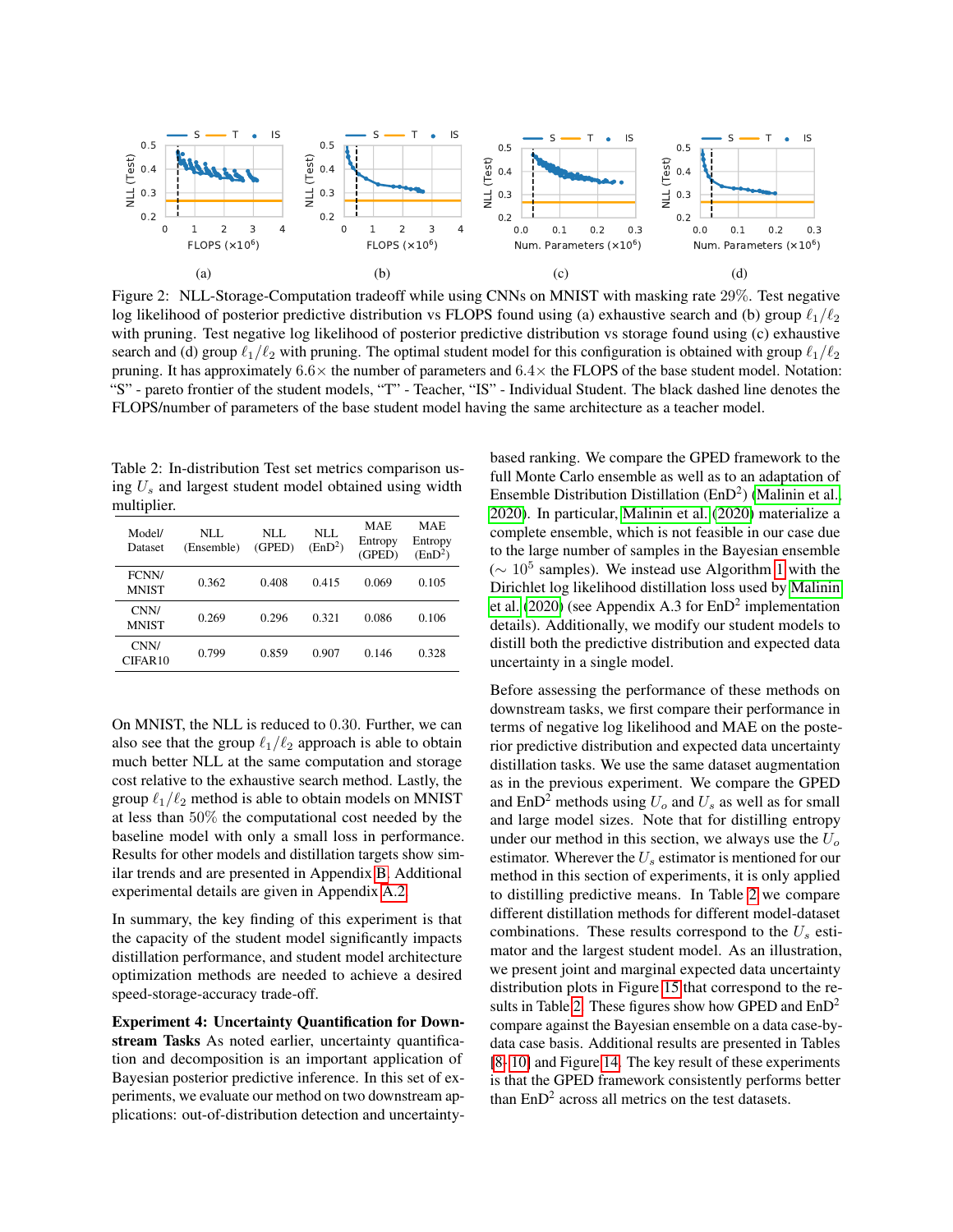|                                 | ັ           |          | ᅩ                     |                  |
|---------------------------------|-------------|----------|-----------------------|------------------|
| Model & Train Data/<br>OOD Data | Uncertainty | Ensemble | <b>GPED</b><br>(ours) | EnD <sup>2</sup> |
| <b>FCNN-MNIST/</b>              | Total       | 0.929    | 0.867                 | 0.816            |
| <b>KMNIST</b>                   | Knowledge   | 0.976    | 0.928                 | 0.899            |
| <b>FCNN-MNIST/</b>              | Total       | 0.944    | 0.670                 | 0.652            |
| notMNIST                        | Knowledge   | 0.990    | 0.762                 | 0.681            |
| CNN-MNIST/                      | Total       | 0.894    | 0.882                 | 0.881            |
| <b>KMNIST</b>                   | Knowledge   | 0.956    | 0.932                 | 0.952            |
| CNN-MNIST/                      | Total       | 0.888    | 0.882                 | 0.860            |
| notMNIST                        | Knowledge   | 0.946    | 0.934                 | 0.939            |
| CNN-CIFAR10/                    | Total       | 0.729    | 0.762                 | 0.721            |
| TIM                             | Knowledge   | 0.796    | 0.808                 | 0.792            |
| CNN-CIFAR10/                    | Total       | 0.790    | 0.779                 | 0.747            |
| LSUN                            | Knowledge   | 0.752    | 0.767                 | 0.713            |
|                                 |             |          |                       |                  |

<span id="page-8-0"></span>Table 3: AUROC for OOD Detection using  $U_s$  and largest student model obtained using width multiplier.

Out-of-distribution detection: OOD detection has garnered a lot interest in the deep learning community as it is as a practical challenge during deployment of deep models. In this experiment, we use the measures of total uncertainty and knowledge uncertainty for detecting OOD inputs. OOD detection is a binary classification problem where we utilize a measure of uncertainty to classify an input as in-distribution or out-of-distribution based on a threshold. For our experiments, we use four OOD datasets: KMNIST [\(Clanuwat et al., 2018\)](#page-9-30), notM-NIST [\(Bulatov, 2011\)](#page-9-31), TinyImageNet (TIM) (CS231N, 2017), and SVHN [\(Netzer et al., 2011\)](#page-9-32). Additional experimental details are given in the Appendix A.4. We run our experiments for different combinations of models, in-distribution datasets, out-of-distribution datasets, model architectures, and estimators used for distilling the predictive distribution under the proposed framework as well as for the  $EnD<sup>2</sup>$  framework. We report example OOD detection results using the  $U_s$  estimator and the largest student model in Table [3.](#page-8-0) Our overall results show that GPED outperforms  $EnD^2$  in 75% of cases across all experimental settings considered (additional results are given in Tables [\[11](#page-22-2)[-13\]](#page-22-3) in Appendix B).

Uncertainty-Based Ranking: Another important application of Bayesian neural networks is ranking instances based on uncertainty. Such rankings are used in active learning and other human-in-the-loop decision systems to prioritize uncertain instances for labeling or analysis by human decision makers. This task is sensitive to the correct rank order of in-distribution instances by uncertainty level, where as the OOD task is only sensitive to the existence of a threshold that separates in and out of distribution instances. To assess how well our distillation framework preserves the relative ranking between the inputs when compared to the full Bayesian ensemble, we compute the Normalized Discounted Cumulative Gain

<span id="page-8-1"></span>Table 4: nDCG@20 out of 100 randomly selected test inputs using  $U_s$  estimator and largest student model . Results reported as mean  $\pm$  std. dev. over 500 trials.

| Model & Data      | Uncertainty | <b>GPED</b><br>(ours) | EnD <sup>2</sup>  |
|-------------------|-------------|-----------------------|-------------------|
| <b>FCNN-MNIST</b> | Total       | $0.954 + 0.02$        | $0.946 + 0.021$   |
|                   | Knowledge   | $0.924 + 0.03$        | $0.941 \pm 0.028$ |
| <b>CNN-MNIST</b>  | Total       | $0.929 + 0.034$       | $0.916 + 0.032$   |
|                   | Knowledge   | $0.888 \pm 0.032$     | $0.876 \pm 0.045$ |
| CIFAR10           | Total       | $0.935 \pm 0.022$     | $0.919 \pm 0.027$ |
|                   | Knowledge   | $0.885 + 0.033$       | $0.889 + 0.034$   |

 $(nDCG)$  score (Järvelin and Kekäläinen, [2002\)](#page-9-33) for total uncertainty and knowledge uncertainty. A higher nDCG score implies that the correct ranking of inputs is better preserved under the distillation framework. For our experiments, we asses nDCG@20. In Table [4,](#page-8-1) we report the nDCG scores using the  $U_s$  estimator and largest student model as example results. Overall, GPED outperforms  $EnD<sup>2</sup>$  in 91% of settings considered (additional ranking results are given in Tables [\[14](#page-22-4)[-16\]](#page-23-0) in Appendix B).

# 5 CONCLUSIONS & FUTURE DIRECTIONS

We have presented a framework for distilling expectations with respect to the Bayesian posterior distribution of a deep neural network that significantly generalizes the Bayesian Dark Knowledge approach. Our results show that posterior distillation performance can be highly sensitive to the architecture of the student model, but that architecture search methods can identify student model architectures with improved speed-storage-accuracy tradeoffs. We have also demonstrated that the proposed approach performs well on downstream tasks that leverage entropy distillation for uncertainty decomposition. There are many directions for future work including considering the distillation of a broader class of posterior statistics, developing more advanced architecture search methods, and applying the framework to larger models.

#### Acknowledgments

This work was partially supported by the US Army Research Laboratory under cooperative agreement W911NF-17-2-0196. The views and conclusions contained in this document are those of the authors and should not be interpreted as representing the official policies, either expressed or implied, of the Army Research Laboratory or the US government.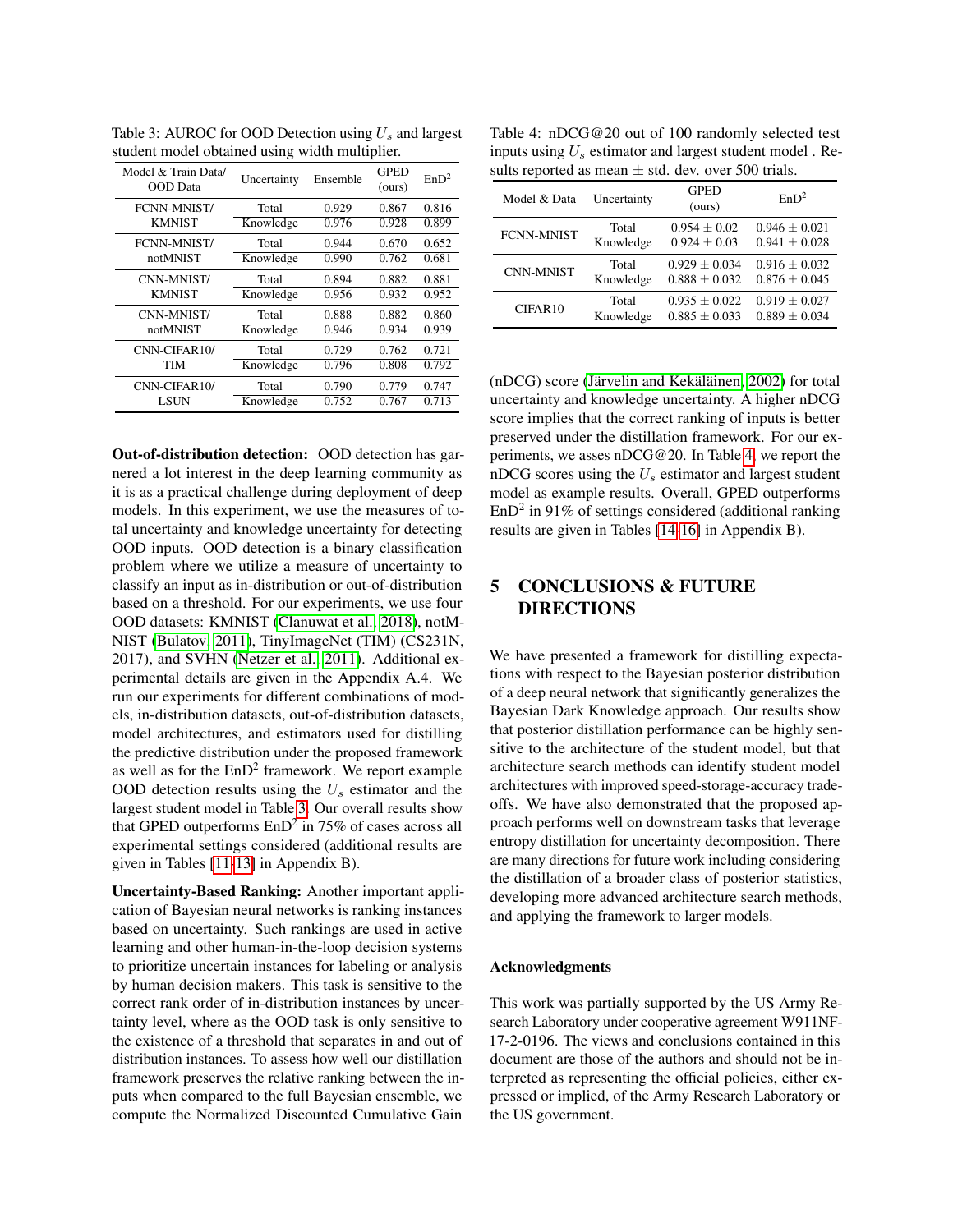# References

- <span id="page-9-24"></span>J. M. Alvarez and M. Salzmann. Learning the number of neurons in deep networks. In *NeurIPS*, 2016.
- <span id="page-9-5"></span>A. K. Balan, V. Rathod, K. P. Murphy, and M. Welling. Bayesian dark knowledge. In *NeurIPS*, 2015.
- <span id="page-9-31"></span>Y. Bulatov. notMNIST dataset. 2011.
- <span id="page-9-30"></span>T. Clanuwat, M. Bober-Irizar, A. Kitamoto, A. Lamb, K. Yamamoto, and D. Ha. Deep learning for classical japanese literature. *arXiv:1812.01718*, 2018.
- <span id="page-9-8"></span>S. Depeweg, J. M. Hernández-Lobato, F. Doshi-Velez, and S. Udluft. Decomposition of uncertainty for active learning and reliable reinforcement learning in stochastic systems. *ArXiv*, abs/1710.07283, 2017.
- <span id="page-9-2"></span>J. Devlin, M.-W. Chang, K. Lee, and K. Toutanova. BERT: Pre-training of deep bidirectional transformers for language understanding. In *NAACL-HLT*, 2018.
- <span id="page-9-16"></span>I. Goodfellow, J. Pouget-Abadie, M. Mirza, B. Xu, D. Warde-Farley, S. Ozair, A. Courville, and Y. Bengio. Generative adversarial nets. In *NeurIPS*, 2014.
- <span id="page-9-11"></span>A. Graves. Practical variational inference for neural networks. In *NeurIPS*, 2011.
- <span id="page-9-0"></span>A. Graves, A. R. Mohamed, and G. Hinton. Speech recognition with deep recurrent neural networks. In *ICASSP*. IEEE, 2013.
- <span id="page-9-20"></span>Y. Guo, A. Yao, and Y. Chen. Dynamic network surgery for efficient dnns. In *NeurIPS*, 2016.
- <span id="page-9-19"></span>S. Han, J. Pool, J. Tran, and W. J. Dally. Learning both weights and connections for efficient neural networks. In *NeurIPS*, 2015.
- <span id="page-9-22"></span>S. Han, J. Pool, S. Narang, H. Mao, S. Tang, E. Elsen, B. Catanzaro, J. Tran, and W. J. Dally. Dsd: Regularizing deep neural networks with dense-sparse-dense training flow. *ArXiv*, abs/1607.04381, 2016.
- <span id="page-9-18"></span>B. Hassibi, D. G. Stork, and G. J. Wolff. Optimal brain surgeon and general network pruning. *IEEE International Conference on Neural Networks*, 1993.
- <span id="page-9-26"></span>Y. He, X. Zhang, and J. Sun. Channel pruning for accelerating very deep neural networks. *ICCV*, 2017.
- <span id="page-9-17"></span>C. Henning, J. von Oswald, J. Sacramento, S. C. Surace, J.-P. Pfister, and B. F. Grewe. Approximating the predictive distribution via adversarially-trained hypernetworks. In *NeurIPS Bayesian Deep Learning Workshop*, 2018.
- <span id="page-9-14"></span>J. M. Hernández-Lobato and R. Adams. Probabilistic backpropagation for scalable learning of Bayesian neural networks. In *ICML*, 2015.
- <span id="page-9-10"></span>G. Hinton and D. Van Camp. Keeping neural networks simple by minimizing the description length of the weights. In *COLT*, 1993.
- <span id="page-9-15"></span>G. Hinton, O. Vinyals, and J. Dean. Distilling the knowledge in a neural network. *arXiv:1503.02531*, 2015.
- <span id="page-9-1"></span>G. Huang, Z. Liu, L. van der Maaten, and K. Q. Weinberger. Densely connected convolutional networks. *CVPR*, 2016.
- <span id="page-9-33"></span>K. Järvelin and J. Kekäläinen. Cumulated gain-based evaluation of IR techniques. *ACM Trans. Inf. Syst.*, 20: 422–446, 2002.
- <span id="page-9-21"></span>X. Jin, X.-T. Yuan, J. Feng, and S. Yan. Training skinny deep neural networks with iterative hard thresholding methods. *ArXiv*, abs/1607.05423, 2016.
- <span id="page-9-9"></span>M. I. Jordan, Z. Ghahramani, T. S. Jaakkola, and L. K. Saul. An introduction to variational methods for graphical models. *Machine learning*, 37(2):183–233, 1999.
- <span id="page-9-29"></span>A. Krizhevsky, G. Hinton, et al. Learning multiple layers of features from tiny images. Technical report, 2009.
- <span id="page-9-28"></span>Y. LeCun. The MNIST database of handwritten digits. *http://yann. lecun. com/exdb/mnist/*, 1998.
- <span id="page-9-27"></span>C. Louizos, K. Ullrich, and M. Welling. Bayesian compression for deep learning. *ArXiv*, abs/1705.08665, 2017.
- <span id="page-9-7"></span>A. Malinin, B. Mlodozeniec, and M. Gales. Ensemble distribution distillation. In *ICLR*, 2020.
- <span id="page-9-12"></span>T. P. Minka. Expectation propagation for approximate Bayesian inference. In *UAI*, 2001.
- <span id="page-9-3"></span>R. M. Neal. *Bayesian Learning for Neural Networks*. Springer-Verlag, 1996.
- <span id="page-9-32"></span>Y. Netzer, T. Wang, A. Coates, A. Bissacco, B. Wu, and A. Y. Ng. Reading digits in natural images with unsupervised feature learning. 2011.
- <span id="page-9-13"></span>D. Soudry, I. Hubara, and R. Meir. Expectation backpropagation: Parameter-free training of multilayer neural networks with continuous or discrete weights. In *NeurIPS*, 2014.
- <span id="page-9-6"></span>K.-C. Wang, P. Vicol, J. Lucas, L. Gu, R. Grosse, and R. Zemel. Adversarial distillation of Bayesian neural network posteriors. *arXiv:1806.10317*, 2018.
- <span id="page-9-4"></span>M. Welling and Y. W. Teh. Bayesian learning via stochastic gradient langevin dynamics. In *Proceedings of the 28th international conference on machine learning (ICML-11)*, pages 681–688, 2011.
- <span id="page-9-25"></span>W. Wen, C. Wu, Y. Wang, Y. Chen, and H. Li. Learning structured sparsity in deep neural networks. In *NeurIPS*, 2016.
- <span id="page-9-23"></span>Y. Zhang and Z. Ou. Learning sparse structured ensembles with stochastic gradient MCMC sampling and network pruning. *IEEE MLSP*, 2018.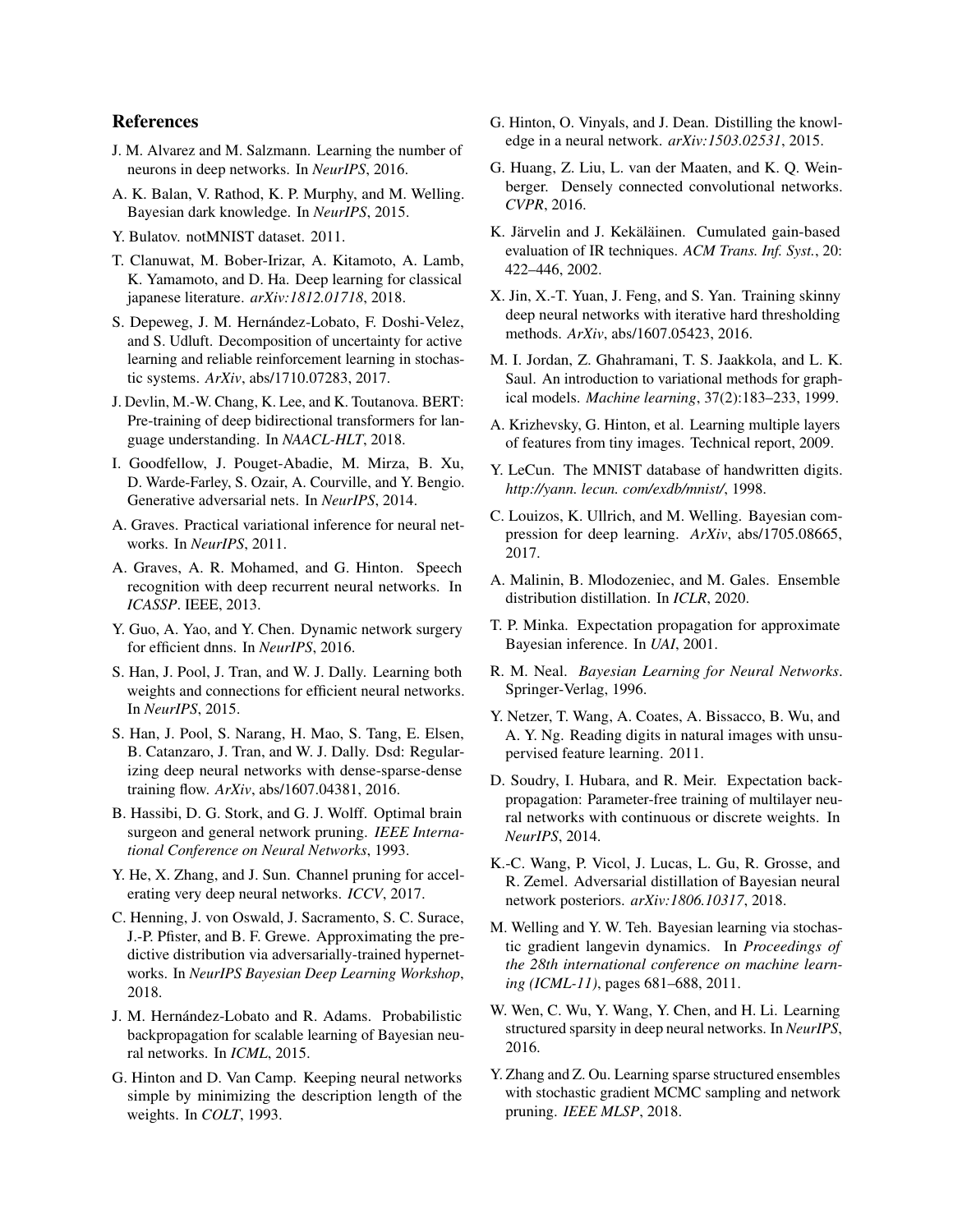<span id="page-10-0"></span>Algorithm 1 Generalized Posterior Expectation Distillation (GPED)

**Input**:  $\mathcal{D}, \mathcal{D}', p(y|\mathbf{x},\theta), \theta^0, g, f, U, \ell, R, M, M', H, B, \lambda, \{\eta_t\}_{t=1}^T, {\{\alpha_s\}_{s=1}^S}$ 1: procedure GPED 2: Initialize  $s = 0, \phi_0, \theta_0, \hat{g}_{vi0} = 0, m_{i0} = 0, \eta_0$ 3: for  $t = 0$  to T do 4: Sample S from D with  $|S| = M$ 5:  $\theta_{t+1} \leftarrow \theta_t + \frac{\eta_t}{2} \Big( \nabla_\theta \log p(\theta | \theta^0) + \frac{N}{M} \sum_{i \in \mathcal{S}} \nabla_\theta \log p(y_i | x_i, \theta_t) \Big) + z_t$ 6: **if** mod  $(t, H) = 0$  and  $t > B$  then 7: Sample S' from  $\mathcal{D}'$  with  $|\mathcal{S}'| = M'$ 8: for  $i \in S'$  do 9:  $\hat{g}_{yis+1} \leftarrow U(\hat{g}_{yis}, \theta_t, m_{is})$ 10:  $m_{is+1} \leftarrow m_{is} + 1$ 11: end for 12:  $\phi_{s+1} \leftarrow \phi_s + \alpha_s \left( \frac{N'}{M'} \sum_{i \in S'} \sum_{y \in \mathcal{Y}} \nabla_{\phi} \ell(\hat{g}_{yis+1}, f(y, \mathbf{x}_i | \phi_s)) + \lambda \nabla_{\phi} R(\phi_s) \right)$ 13:  $s \leftarrow s + 1$ 14: end if 15: end for 16: end procedure

### A Datasets and Model Details

#### <span id="page-10-1"></span>A.1 Datasets

As noted earlier in the paper, the original empirical investigation of Bayesian Dark Knowledge for classification focused on the MNIST data set [\(LeCun, 1998\)](#page-9-28). However, the models fit to the MNIST data set have very low posterior uncertainty and we argue that it is thus a poor benchmark for assessing the performance of posterior distillation methods. In this section, we investigate two orthogonal modifications of the standard MNIST data set to increase uncertainty: reducing the training set size and masking regions of the input images. Our goal is to produce a range of benchmark problems with varying posterior predictive uncertainty. We also use the CIFAR10 data set [\(Krizhevsky et al., 2009\)](#page-9-29) in our experiments and employ the same subsampling technique.

MNIST: The full MNIST dataset consists of 60,000 training images and 10,000 test images, each of size  $28 \times 28$ , distributed among 10 classes [LeCun](#page-9-28) [\(1998\)](#page-9-28). As a first manipulation, we consider sub-sampling the labeled training data to include 10,000, 20,000, 30,000 or all 60,000 data cases in the primary data set  $D$  when performing posterior sampling for the teacher model. Importantly, we use all 60,000 unlabeled training cases in the distillation data set  $\mathcal{D}'$ . This allows us de-couple the impact of reduced labeled training data on posterior predictive distributions from the effect of the amount of unlabeled data available for distillation.

As a second manipulation, we generate images with occlusions by randomly masking out parts of each available

training and test image. For generating such images, we randomly choose a square  $m \times m$  region (mask) and set the value for pixels in that region to 0. Thus, the masking rate for a  $28 \times 28$  MNIST image corresponding to the mask of size  $m \times m$  is given by  $r = \frac{m \times m}{28 \times 28}$ . We illustrate original and masked data in Figure [3.](#page-10-2) We consider a range of square masks resulting in masking rates between 0% and 86.2%.





<span id="page-10-2"></span>(a) Original images (b) Processed images

Figure 3: Example MNIST data after masking with  $m =$ 14.

CIFAR10: The full CIFAR10 dataset consists of 50,000 training images and 10,000 test images, each of size  $32 \times$ 32 pixels. We sub-sample the data into a primary training sets D containing 10,000, 20,000, and 50,000 images. As with MNIST, the sub-sampling is limited to training the teacher model only and we utilize all the 50,000 unlabeled training images in the distillation data set  $\mathcal{D}'$ .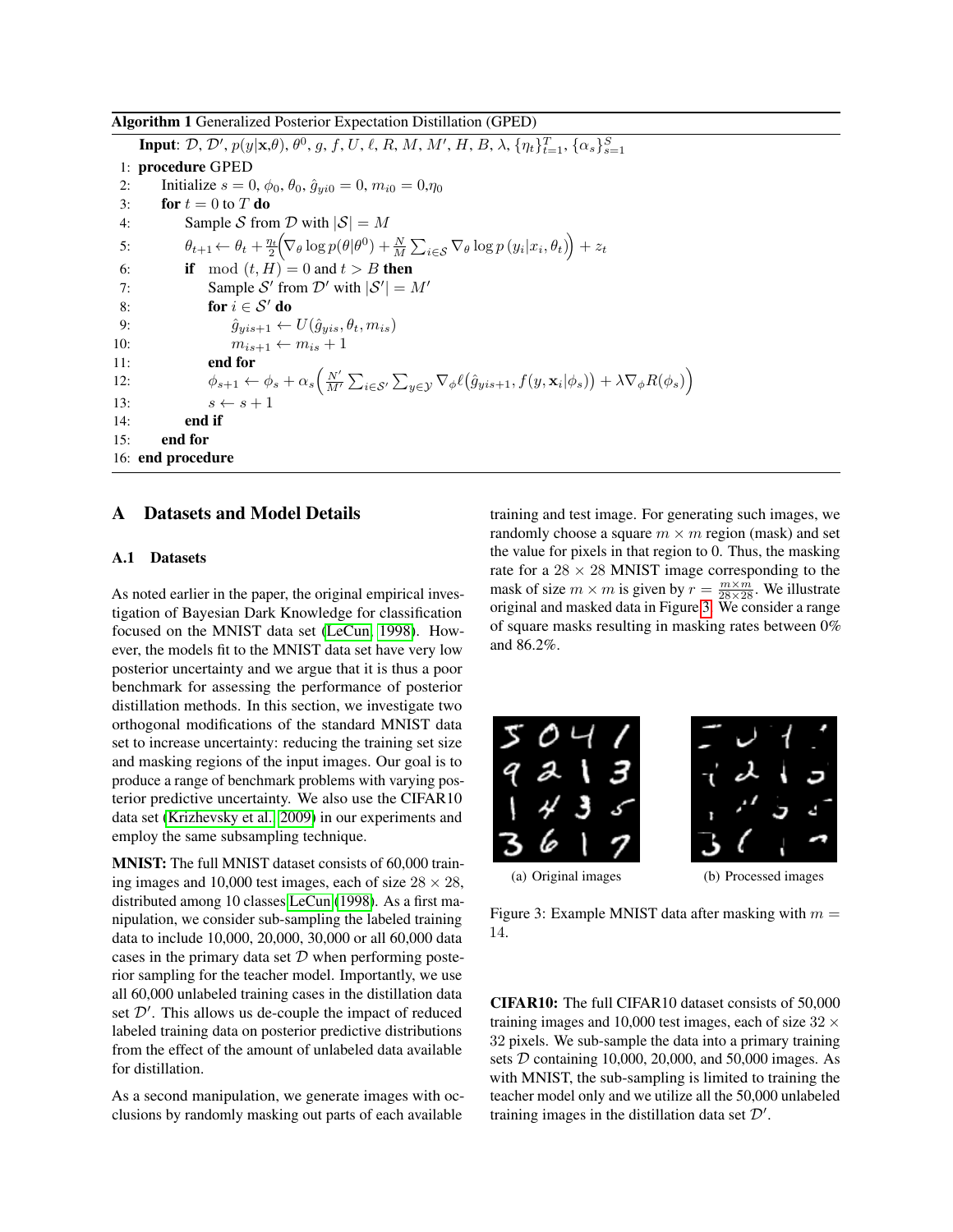#### <span id="page-11-0"></span>A.2 Models

To demonstrate the generalizability of our methods to a range of model architectures, we run our experiments with both fully-connected, and convolutional neural networks. We note that our goal in this work is not to evaluate the GPED framework on state-of-the-art architectures, but rather to provide illustrative results and establish methodology for assessing the impact of several factors including the level of uncertainty and the architecture of the student model.

Teacher Models: We begin by defining the architectures used for the teacher model as follows:

- 1. FCNN (MNIST): We use a 3-layer fully connected neural network. The architecture used is: Input(784)- FC(400)-FC(400)-FC(output). This matches the architecture used by [Balan et al.](#page-9-5) [\(2015\)](#page-9-5).
- 2. CNN (MNIST): For a CNN, we use two consecutive sets of 2D convolution and max-pooling layers, followed by two fully-connected layers. The architecture used is: Input(1, (28,28))- Conv(num kernels=10, kernel size=4, stride=1) - MaxPool(kernel\_size=2) - Conv(num\_kernels=20, kernel size=4, stride=1) - MaxPool(kernel size=2) - FC (80) - FC (output).
- 3. CNN (CIFAR10): Similar to the CNN architecture used for MNIST, we use two consecutive sets of 2D convolution and max-pooling layers followed by fully-connected layers. Conv(num kernels=16, kernel\_size=5) - MaxPool(kernel\_size=2) Conv(num kernels=32, kernel size=5) - Max-Pool(kernel size=2) - FC(200) - FC (50) - FC (output).

In the architectures mentioned above, the "output" size will change depending on the expectation that we're distilling. For classification, the output size will be 10 for both datasets, while for the case of entropy, it will be 1. We use *ReLU* non-linearities everywhere between the hidden layers. For the final output layer, *softmax* is used for classification. In the case of entropy, we use an exponential activiation to ensure positivity.

Student Models: The student models used in our experiments use the above mentioned architectures as the base architecture. For explicitly searching the space of the student models, we use a set of width multipliers starting from the teacher architecture. The space of student architectures corresponding to each teacher model defined earlier is given below. The width multiplier values of  $K_1$  and  $K_2$  are determined differently for each of the experiments, and thus will be mentioned in later sections.

- 1. FCNN (MNIST): Input(784)-FC(400 $\cdot$ K<sub>1</sub>)-FC(400 $\cdot$  $K_2$ )-FC(output).
- 2. **CNN** (**MNIST**): Input(1, (28,28))-Conv(num\_kernels= $|10 \cdot K_1|$ , kernel\_size=4, stride=1) - MaxPool(kernel\_size=2) Conv(num kernels= $|20 \cdot K_1|$ , kernel size=4, stride=1) - MaxPool(kernel\_size=2) - FC ( $\vert 80 \cdot K_2 \vert$ ) - FC (output).
- 3. CNN (CIFAR10): Input(3, (32,32))-  $Conv(num \text{-}kernels = \lfloor 16 \cdot K_1 \rfloor, \text{kernel\_size=5}) - \text{Max-}$ Pool(kernel\_size=2) - Conv(num\_kernels= $|16 \cdot K_1|$ , kernel size=5) - MaxPool(kernel size=2) - FC  $(|200 \cdot K_2|)$  - FC  $(|50 \cdot K_2|)$  - FC (output).

Model and Distillation Hyper-Parameters: We run the distillation procedure using the following hyperparameters: fixed teacher learning rate  $\eta_t = 4 \times 10^{-6}$  for models on MNIST and  $\eta_t = 2 \times 10^{-6}$  for models on CIFAR10, teacher prior precision  $\tau = 10$ , initial student learning rate  $\alpha_s = 10^{-3}$ , student dropout rate  $p = 0.5$  for fully-connected models on MNIST (and zero otherwise), burn-in iterations  $B = 1000$  for MNIST and  $B = 10000$ for CIFAR10, thinning interval  $H = 100$  for distilling predictive means and  $H = 10$  for distilling entropy values, and total training iterations  $T = 10^6$ . For training the student model, we use the *Adam* algorithm (instead of plain steepest descent as indicated in Algorithm 1) and set a learning schedule for the student such that it halves its learning rate every 200 epochs for models on MNIST, and every 400 epochs for models on CIFAR10. Also, note that we only apply the regularization function  $R(\phi_s)$  while doing Group  $\ell_1/\ell_2$  pruning. Otherwise, we use dropout as indicated before.

Hyper-parameters for Group  $\ell_1/\ell_2$  pruning experi**ments**: For experiments involving group  $\ell_1/\ell_2$  regularizer, the regularization strength values  $\lambda$  are chosen from a log-scale ranging from  $10^{-8}$  to  $10-3$ . When using Group  $\ell_1/\ell_2$  regularizer, we do not use dropout for the student model. The number of fine-tuning epochs for models on MNIST and CIFAR100 are 600 and 800 respectively. At the start of fine-tuning, we also reinitialize the student learning rate  $\alpha_t = 10^{-4}$  for fully-connected models and  $\alpha_t = 10^{-3}$  for convolutional models. The magnitude threshold for pruning is  $\epsilon = 10^{-3}$ .

# A.3 Ensemble Distribution Distillation (EnD<sup>2</sup>) [\(Malinin et al., 2020\)](#page-9-7)

In this framework, distillation of ensembles is performed into a prior network (PN), which predicts the concentration parameters of a dirichlet distribution as output given an input data point. The prior network is learned by maximizing the log likelihood given the predictive distribution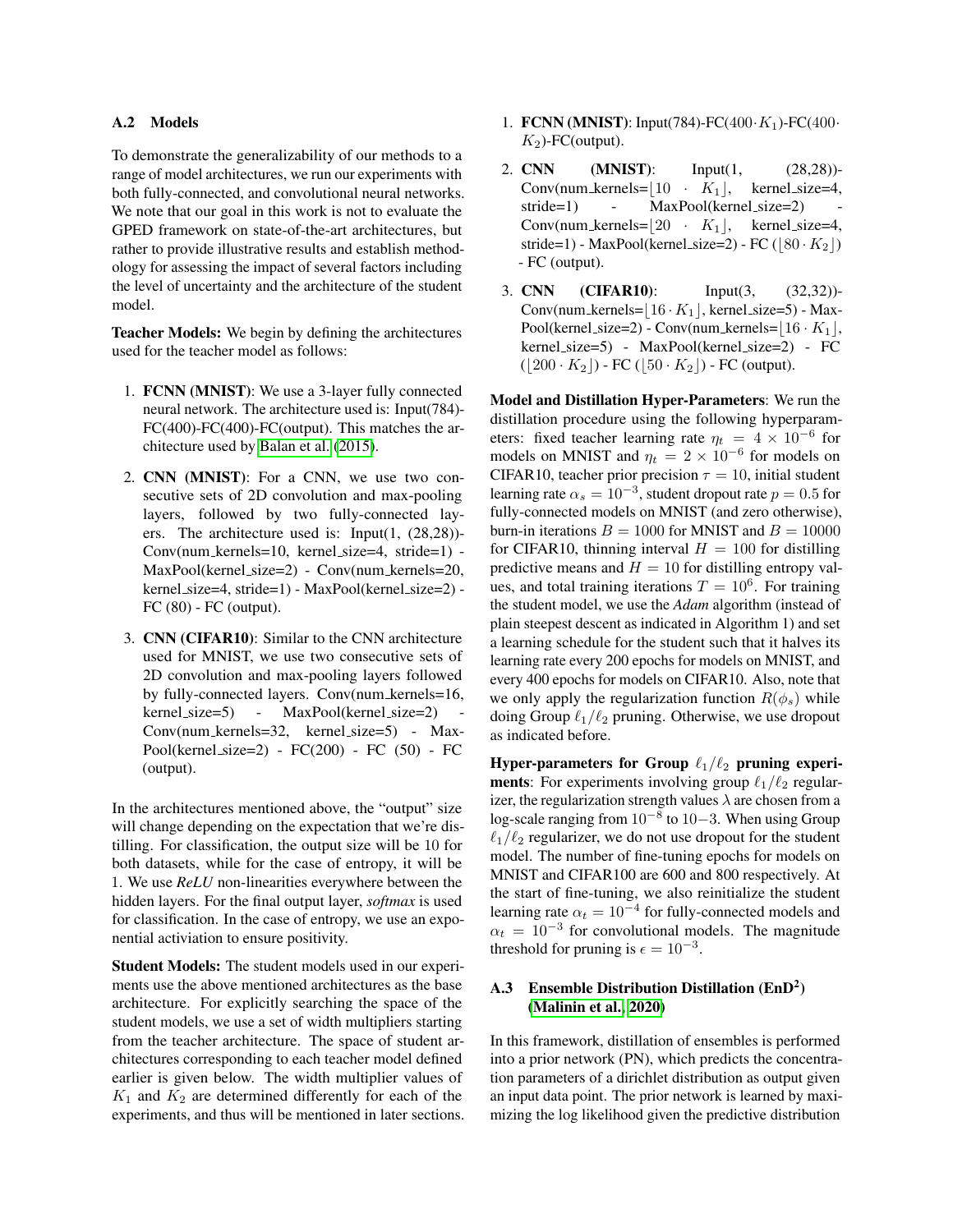

<span id="page-12-0"></span>Figure 4: Distillation performance using Fully-Connected Networks on MNIST while varying data set size and masking rate. (a) Test negative log likelihood of the teacher posterior predictive distribution. (b) Difference in test negative log likelihood between teacher and student posterior predictive distribution estimates. (c) Difference between teacher and student posterior entropy estimates on test data set.



<span id="page-12-1"></span>Figure 5: Distillation performance using CNNs on CIFAR10 while varying data set size. (d) Test negative log likelihood of the teacher posterior predictive distribution. (e) Difference in test negative log likelihood between student and teacher posterior predictive distribution estimates. (f) Difference between teacher and student posterior entropy estimates on test data set. In the plots above, S denotes the student and T denotes the teacher.

of the teacher ensemble.

$$
\mathcal{L}(\phi, \mathcal{D}') = -\mathbb{E}_{p(\mathbf{x})} \left[ \mathbb{E}_{p(y|\mathbf{x})} [\ln \mathrm{p}_{dir}(\boldsymbol{\pi}|\boldsymbol{x}; \phi)] \right]
$$
  
\n
$$
= -\frac{1}{N} \sum_{i=1}^{N} \left[ \ln \Gamma \left( \hat{\alpha}_0^{(i)} \right) - \sum_{c=1}^{K} \ln \Gamma \left( \hat{\alpha}_c^{(i)} \right) + \frac{1}{M} \sum_{m=1}^{M} \sum_{c=1}^{K} \left( \hat{\alpha}_c^{(i)} - 1 \right) \ln (p(y = c|\mathbf{x}, \theta_m)) \right]
$$
(11)

Here,  $\{\theta_m\}_{m=1}^M$  denotes the teacher ensemble,  $\pi$  is the categorial distribution obtained by one of the teacher models (i.e.  $\pi = p(y|\mathbf{x}, \theta_m)$ ). It is evident that to estimate the expectation mentioned above, we can use both  $U<sub>o</sub>$  and  $U<sub>s</sub>$  estimators. As we noted earlier, materializing all the samples is not feasible in our case due to the size of the resulting Bayesian ensemble ( $\sim 10^5$  models). To learn prior network without materializing all the samples drawn using SGLD, we again use Algorithm [1,](#page-10-0) but replace the loss function on line 12 with the Equation [11.](#page-12-2)

### A.4 Additional Details on Experiment 4: Uncertainty Quantification for Downstream tasks

<span id="page-12-2"></span>We use the same dataset augmentations as used earlier Experiment 3. For assessing the performance on downstream tasks wrt student model architecture, we use a base student model with the same architecture as the teacher and the largest width multiplier explored in Experiment 3. As noted earlier, we augment the student models under our proposed framework to distill both predictive distribution as well as expected entropy (thus making our network's output dimensionality  $C+1$ , where C denotes the number of classes). The output dimensionality of prior network is  $C$  (for  $C$  different concentration parameters). We use exponential activation at expected entropy output as well as prior network output to ensure the positive constraint. We additionally use a temperature value of  $\tau_s = 2.5$  while training all the prior network based models. [Malinin et al.](#page-9-7) [\(2020\)](#page-9-7) suggest training the prior networks with a temperature annealing schedule, however we find that in our experiments prior networks achieve better performance in terms of log likelihood while using a fixed temperature.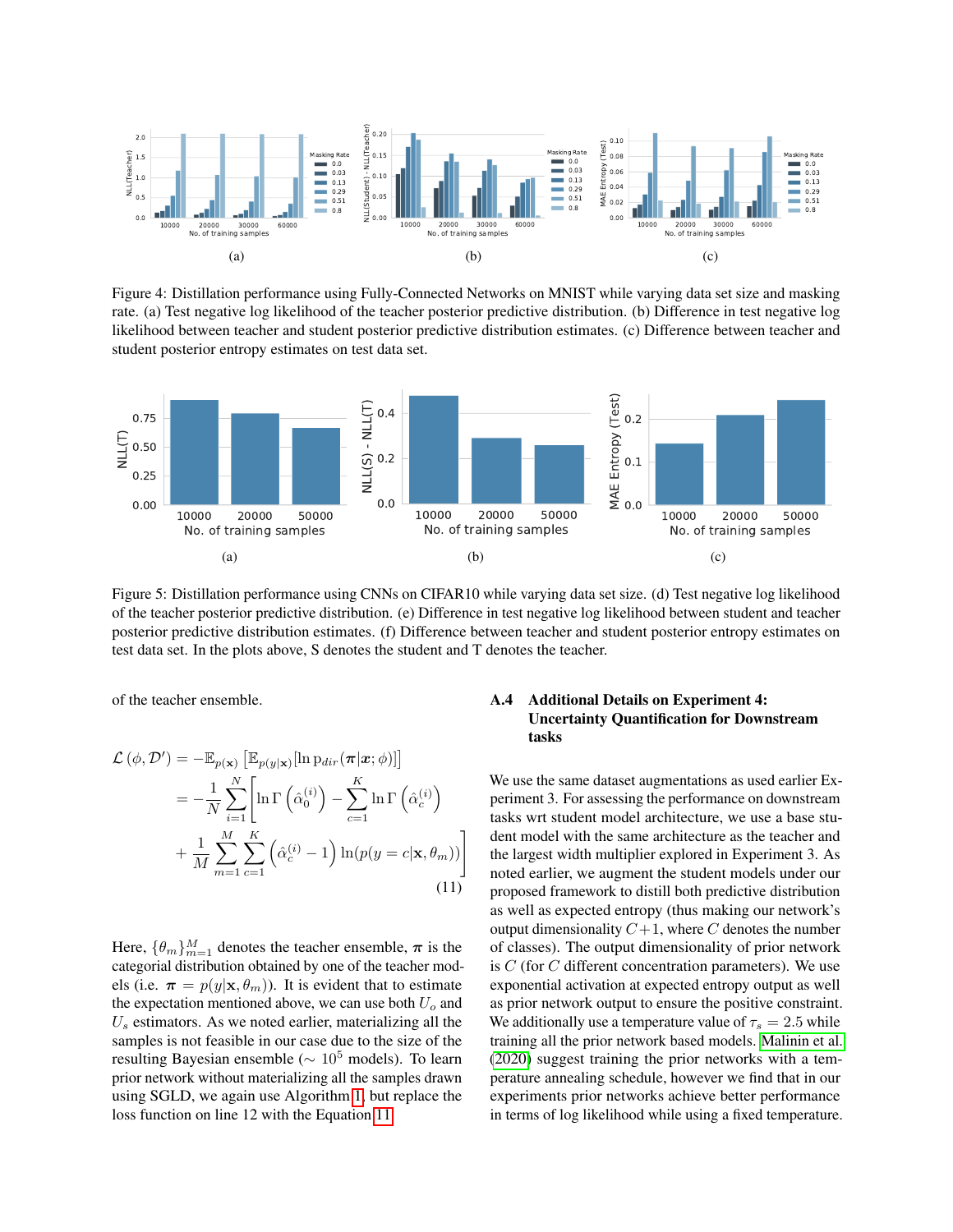Dropout rate for CNN models is set at  $p = 0.3$ , while FCNN models have a dropout rate of  $p = 0.5$ . The rest of the experimental details remain the same as stated in Experiment 3.

# <span id="page-13-0"></span>B Supplemental Experiments and Results

### B.1 Supplemental Results for Experiment 2: Robustness to Uncertainty

In Figure [4,](#page-12-0) we demonstrate the results of Experiment 2 (Section 4.3), on fully-connected networks for MNIST. Additionally, in Tables [\[5-](#page-20-0)[7\]](#page-21-0), we provide a performance comparison between  $U_0$  and  $U_s$  estimators while distilling posterior expectations for all model-data set combinations. We follow the same experimental configurations as in Experiment 2.

### B.2 Supplemental Results for Experiment 3: Towards Student Model Architecture Search

The additional results from running Experiment 3 (Section 4.4) on different combinations of model type, dataset, and performance metrics have been given in Figures[\[6](#page-14-0) - [13\]](#page-17-0).

# B.3 Supplemental Results for Experiment 4: Uncertainty Quantification for Downstream tasks

Additional results on performance comparison between GPED and  $EnD<sup>2</sup>$  on in-distribution test datasets have been given in Tables [\[8](#page-22-0) - [10\]](#page-22-1) and Figure [14.](#page-18-0) As an illustration, we also present the joint & distribution plots in Figure [15](#page-19-0) for distilled expected entropy (expected data uncertainty) pertaining to Table [2](#page-7-1) to show how our GPED and  $EnD<sup>2</sup>$ compare against the Bayesian ensemble.

The supplemental results for OOD detection are given in Tables [\[11-](#page-22-2)[13\]](#page-22-3) and the supplemental results on nDCG scores are given in Tables [\[14](#page-22-4) - [16\]](#page-23-0).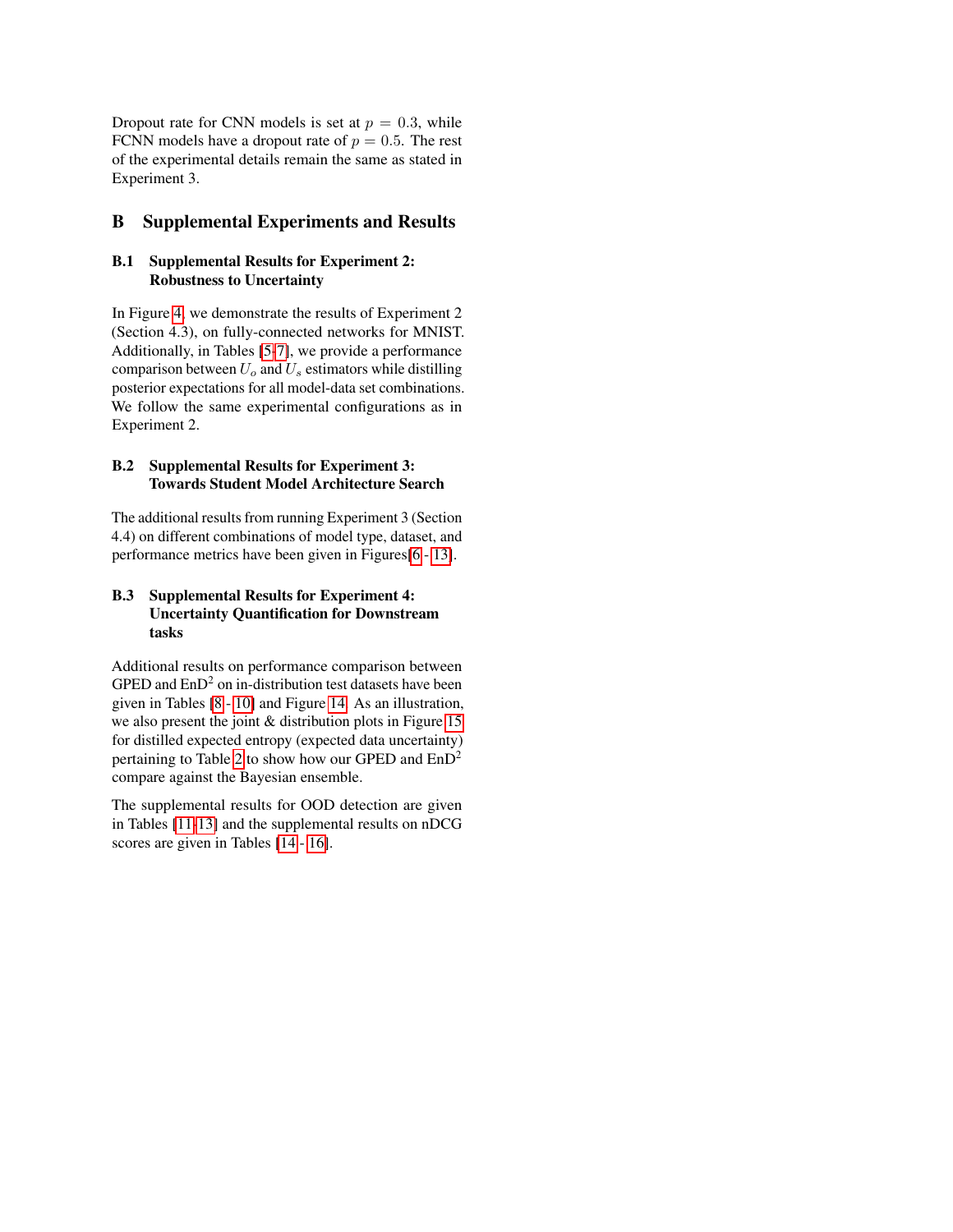

<span id="page-14-0"></span>Figure 6: Accuracy-Storage-Computation tradeoff while using CNNs on MNIST with masking rate 29%. (a) Test accuracy using posterior predictive distribution vs FLOPS found using exhaustive search. (b) Test accuracy using posterior predictive distribution vs FLOPS found using group  $\ell_1/\ell_2$  with pruning. (c) Test accuracy using posterior predictive distribution vs storage found using exhaustive search. (d) Test accuracy using posterior predictive distribution vs storage found using group  $\ell_1/\ell_2$  with pruning. The optimal student model for this configuration is obtained with group  $\ell_1/\ell_2$  pruning. It has approximately 6.6 $\times$  the number of parameters and 6.4 $\times$  the FLOPS of the base student model. Notation: "S" - pareto frontier of the student models, "T" - Teacher, "IS" - Individual Student. The black dashed line denotes the FLOPS/no. of parameters of the base student model having the same architecture as a teacher model.



Figure 7: Entropy Error-Storage-Computation tradeoff while using CNNs on MNIST with masking rate 29%. (a) Test mean absolute error for posterior entropy vs FLOPS found using exhaustive search. (b) Test mean absolute error for posterior entropy vs FLOPS found using group  $\ell_1/\ell_2$  with pruning. (c) Test mean absolute error for posterior entropy vs storage found using exhaustive search. (d) Test mean absolute error for posterior entropy vs storage found using group  $\ell_1/\ell_2$  with pruning. The optimal student model for this configuration is obtained with group  $\ell_1/\ell_2$  pruning. It has approximately  $1.8\times$  the number of parameters and  $4.3\times$  the FLOPS of the base student model. Notation: "MAE (Test)" - pareto frontier of the MAEs obtained using different student models, "IS" - Individual Student. The black dashed line denotes the FLOPS/no. of parameters of the base student model having the same architecture as a teacher model.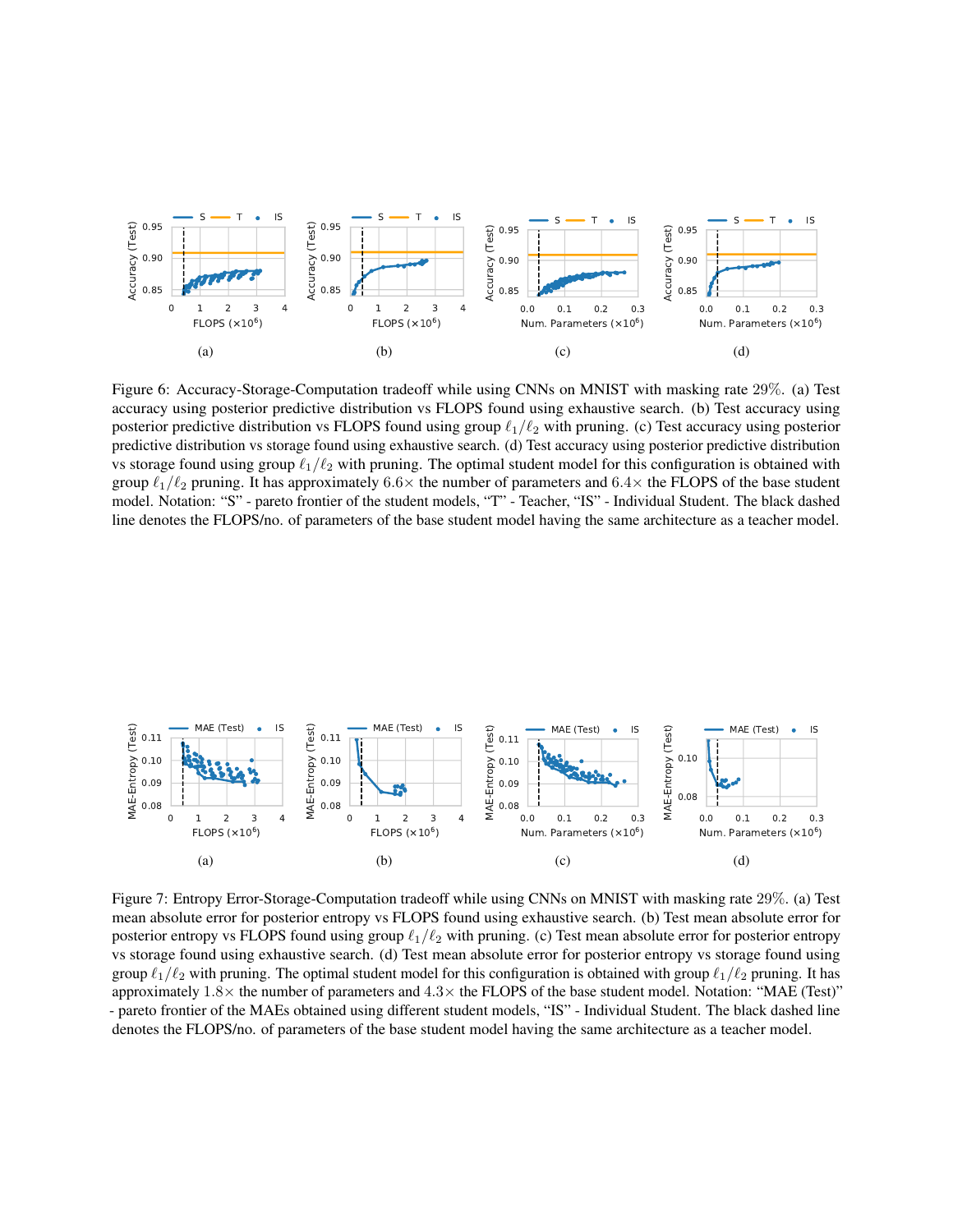

Figure 8: Accuracy-Storage-Computation tradeoff while using Fully-connected networks on MNIST with masking rate 29%. (a) Test accuracy using posterior predictive distribution vs FLOPS found using exhaustive search. (b) Test accuracy using posterior predictive distribution vs FLOPS found using group  $\ell_1/\ell_2$  with pruning. (c) Test accuracy using posterior predictive distribution vs storage found using exhaustive search. (d) Test accuracy using posterior predictive distribution vs storage found using group  $\ell_1/\ell_2$  with pruning. The optimal student model for this configuration is obtained with group  $\ell_1/\ell_2$  pruning. It has approximately 9.9× the number of parameters and 10× the FLOPS of the base student model. Notation: "S" - pareto frontier of the student models, "T" - Teacher, "IS" - Individual Student. The black dashed line denotes the FLOPS/no. of parameters of the base student model having the same architecture as a teacher model.



Figure 9: NLL-Storage-Computation tradeoff while using Fully-connected networks on MNIST with masking rate 29%. (a) Test negative log likelihood of posterior predictive distribution vs FLOPS found using exhaustive search. (b) Test negative log likelihood of posterior predictive distribution vs FLOPS found using group  $\ell_1/\ell_2$  with pruning. (c) Test negative log likelihood of posterior predictive distribution vs storage found using exhaustive search. (d) Test negative log likelihood of posterior predictive distribution vs storage found using group  $\ell_1/\ell_2$  with pruning. The optimal student model for this configuration is obtained with group  $\ell_1/\ell_2$  pruning. It has approximately 9.9× the number of parameters and  $10\times$  the FLOPS of the base student model. Notation: "S" - pareto frontier of the student models, "T" - Teacher, "IS" - Individual Student. The black dashed line denotes the FLOPS/no. of parameters of the base student model having the same architecture as a teacher model.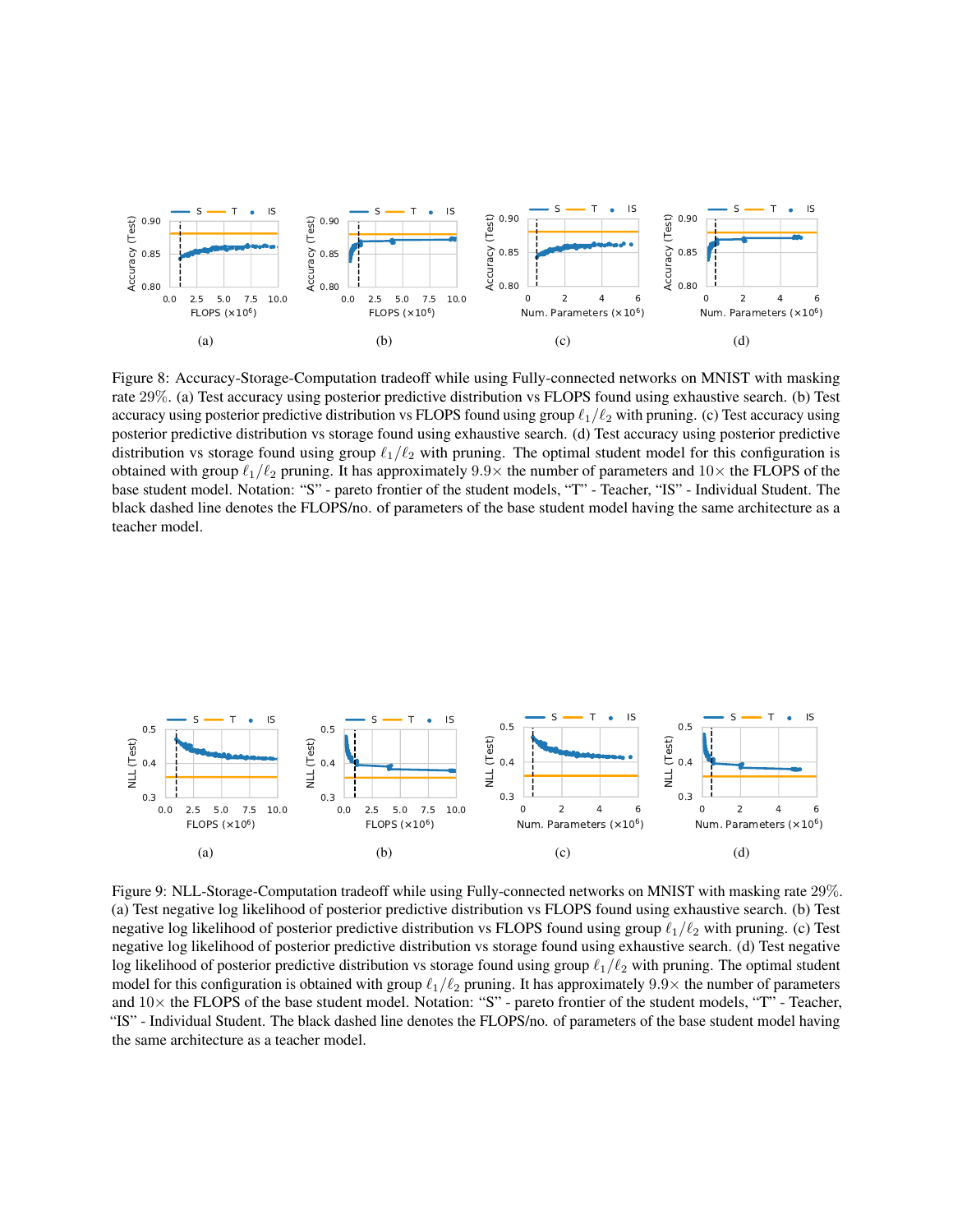

Figure 10: Entropy Error-Storage-Computation tradeoff while using Fully-connected networks on MNIST with masking rate 29%. (a) Test mean absolute error for posterior entropy vs FLOPS found using exhaustive search. (b) Test mean absolute error for posterior entropy vs FLOPS found using group  $\ell_1/\ell_2$  with pruning. (c) Test mean absolute error for posterior entropy vs storage found using exhaustive search. (d) Test mean absolute error for posterior entropy vs storage found using group  $\ell_1/\ell_2$  with pruning. The optimal student model for this configuration is obtained with group  $\ell_1/\ell_2$ pruning. It has approximately  $4.2\times$  the number of parameters and  $4.2\times$  the FLOPS of the base student model. Notation: "MAE (Test)" - pareto frontier of the MAEs obtained using different student models, "IS" - Individual Student. The black dashed line denotes the FLOPS/no. of parameters of the base student model having the same architecture as a teacher model.



Figure 11: NLL-Storage-Computation tradeoff while using CNNs on CIFAR10 with training set size of 20,000 samples. (a) Test negative log likelihood of posterior predictive distribution vs FLOPS found using exhaustive search. (b) Test negative log likelihood of posterior predictive distribution vs FLOPS found using group  $\ell_1/\ell_2$  with pruning. (c) Test negative log likelihood of posterior predictive distribution vs storage found using exhaustive search. (d) Test negative log likelihood of posterior predictive distribution vs storage found using group  $\ell_1/\ell_2$  with pruning. The optimal student model for this configuration is obtained with group  $\ell_1/\ell_2$  pruning. It has approximately 4.7× the number of parameters and 5.2× the FLOPS of the base student model. Notation: "S" - pareto frontier of the student models, "T" - Teacher, "IS" - Individual Student. The black dashed line denotes the FLOPS/no. of parameters of the base student model having the same architecture as a teacher model.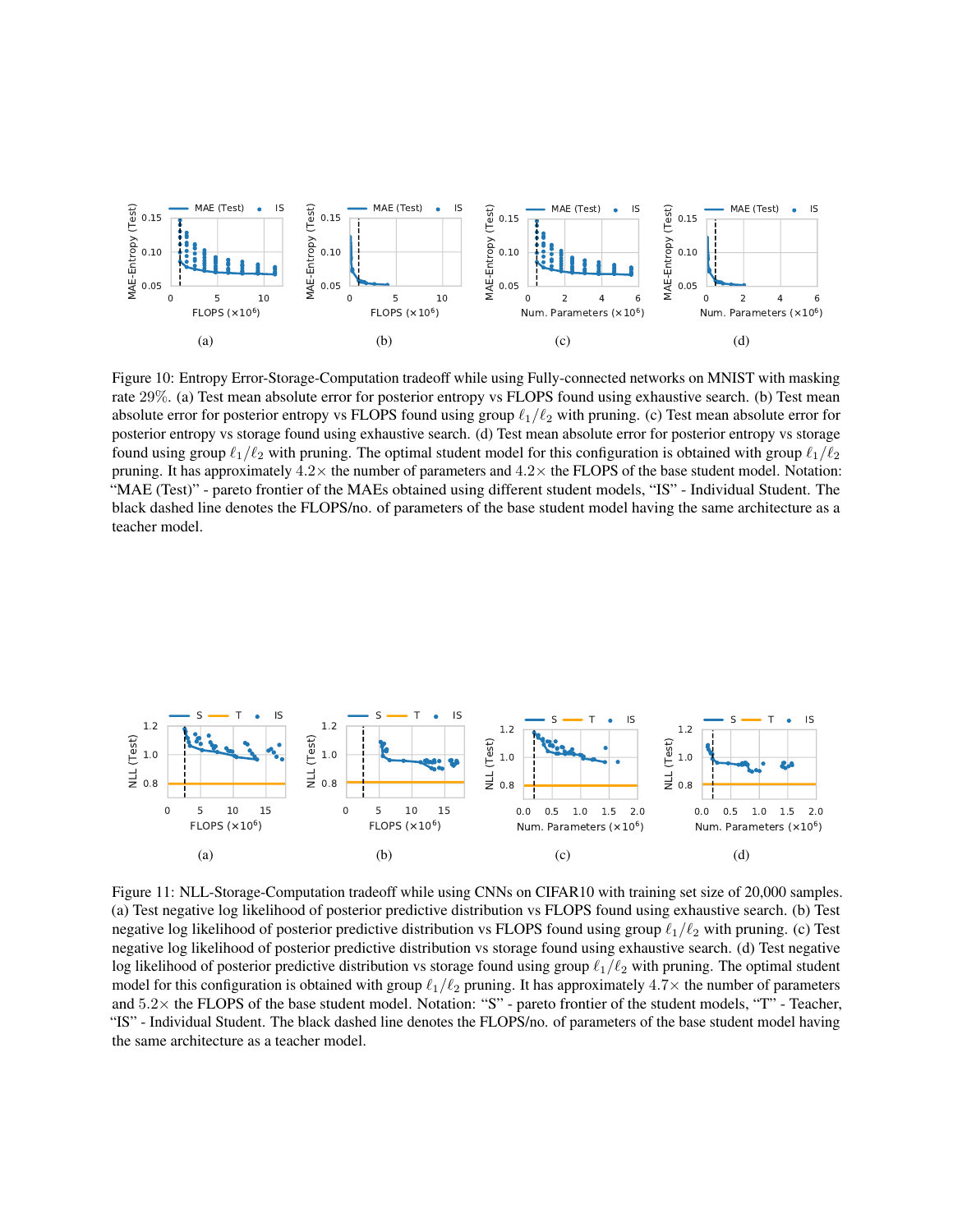

Figure 12: Accuracy-Storage-Computation tradeoff while using CNNs on CIFAR10 with sub-sampling training data to 20,000 samples. (a) Test accuracy using posterior predictive distribution vs FLOPS found using exhaustive search. (b) Test accuracy using posterior predictive distribution vs FLOPS found using group  $\ell_1/\ell_2$  with pruning. (c) Test accuracy using posterior predictive distribution vs storage found using exhaustive search. (d) Test accuracy using posterior predictive distribution vs storage found using group  $\ell_1/\ell_2$  with pruning. The optimal student model for this configuration is obtained with group  $\ell_1/\ell_2$  pruning. It has approximately 5.4× the number of parameters and 5.6× the FLOPS of the base student model. Notation: "S" - pareto frontier of the student models, "T" - Teacher, "IS" - Individual Student. The black dashed line denotes the FLOPS/no. of parameters of the base student model having the same architecture as a teacher model.



<span id="page-17-0"></span>Figure 13: Entropy Error-Storage-Computation tradeoff while using CNNs on CIFAR10 with sub-sampling training data to 20,000 samples. (a) Test mean absolute error for posterior entropy vs FLOPS found using exhaustive search. (b) Test mean absolute error for posterior entropy vs FLOPS found using group  $\ell_1/\ell_2$  with pruning. (c) Test mean absolute error for posterior entropy vs storage found using exhaustive search. (d) Test mean absolute error for posterior entropy vs storage found using group  $\ell_1/\ell_2$  with pruning. The optimal student model for this configuration is obtained with group  $\ell_1/\ell_2$  pruning. It has approximately 1.6× the number of parameters and 2.8× the FLOPS of the base student model. Notation: "MAE (Test)" - pareto frontier of the MAEs obtained using different student models, "IS" - Individual Student. The black dashed line denotes the FLOPS/no. of parameters of the base student model having the same architecture as a teacher model.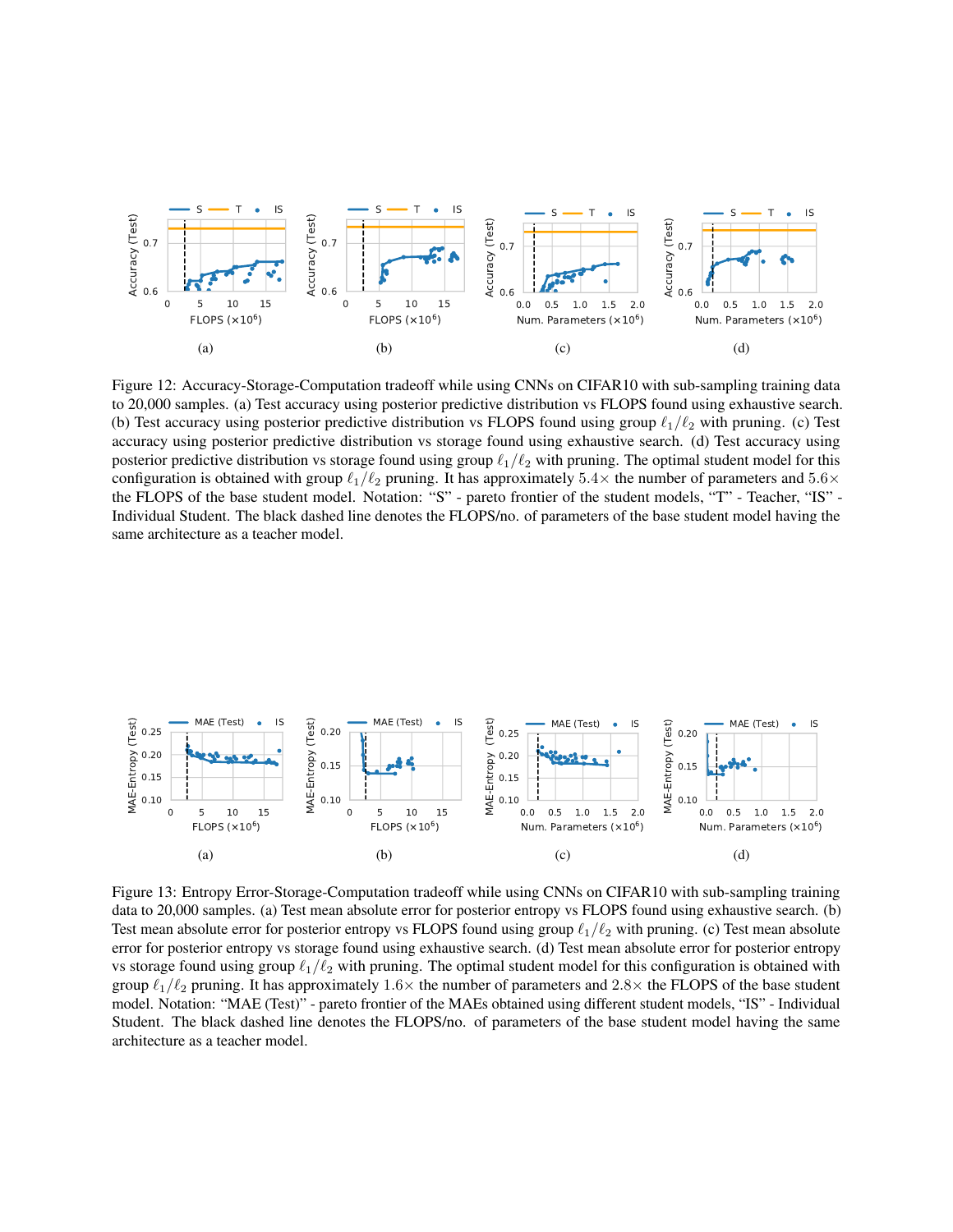

<span id="page-18-0"></span>Figure 14: Test accuracy and negative log likelihood comparison between GPED and  $EnD<sup>2</sup>$  for different dataset-modelestimator combinations.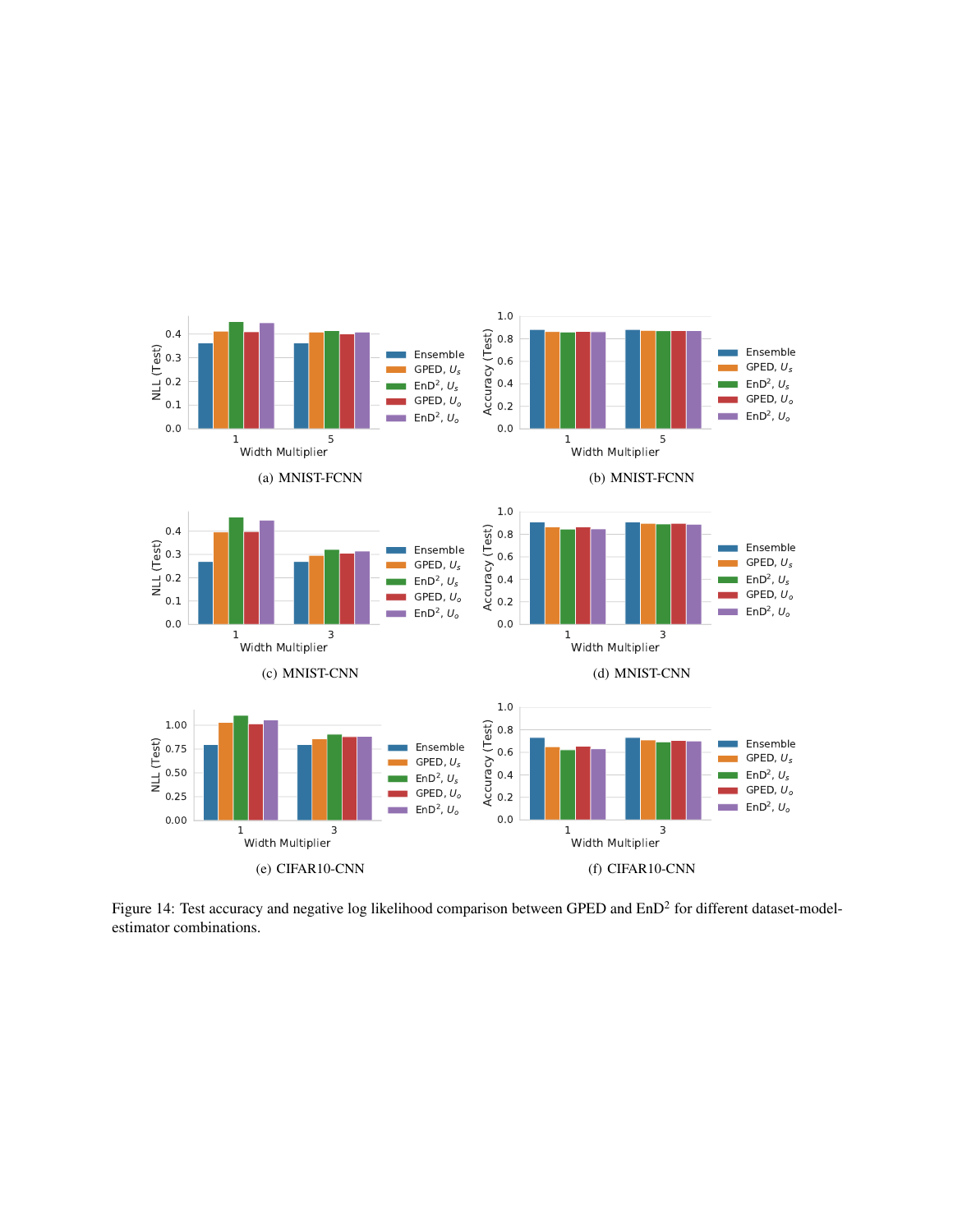

<span id="page-19-0"></span>Figure 15: Joint and marginal distributions for expected data uncertainty (also known as the expected entropy) by using  $U_s$  estimator for EnD<sup>2</sup> and using the largest model obtained using width multiplier. The expected data entropy is over in-distribution test dataset. An ideal distillation approach would match the marginal distribution of the teacher ensemble given on the top of each plot, as well as have the joint density concentrated on the diagonal. Based on this properties, it is evident that GPED does a better job at tracking the expected data uncertainty.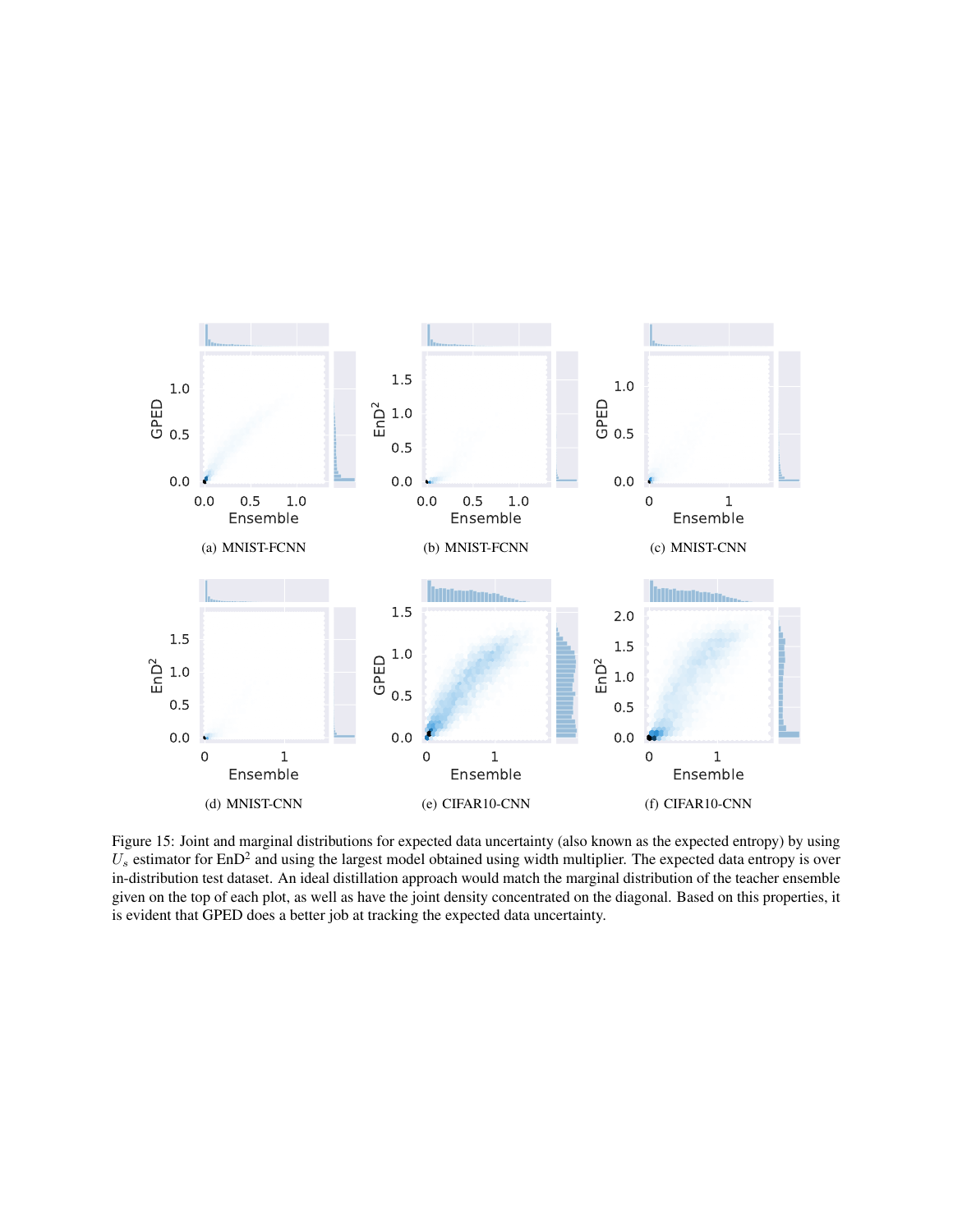| Num. training | Masking        | $\mbox{NLL}$ | $\mbox{NLL}$      | $\mbox{NLL}$      | <b>MAE</b>        | <b>MAE</b>        |
|---------------|----------------|--------------|-------------------|-------------------|-------------------|-------------------|
| samples       | rate           | (Teacher)    | (Student, $U_o$ ) | (Student, $U_s$ ) | (Entropy, $U_o$ ) | (Entropy, $U_s$ ) |
|               | $\overline{0}$ | 0.048        | 0.214             | 0.218             | 0.025             | 0.030             |
|               | 0.03           | 0.069        | 0.274             | 0.274             | 0.033             | 0.038             |
|               | 0.13           | 0.161        | 0.509             | 0.509             | 0.058             | 0.069             |
| 10000         | 0.29           | 0.394        | 0.902             | 0.907             | 0.115             | 0.129             |
|               | 0.51           | 1.099        | 1.615             | 1.630             | 0.194             | 0.170             |
|               | 0.8            | 2.298        | 2.301             | 2.301             | 0.016             | 0.019             |
|               | $\theta$       | 0.034        | 0.126             | 0.126             | 0.020             | 0.021             |
|               | 0.03           | 0.054        | 0.180             | 0.181             | 0.026             | 0.030             |
|               | 0.13           | 0.123        | 0.342             | 0.344             | 0.053             | 0.066             |
| 20000         | 0.29           | 0.326        | 0.684             | 0.697             | 0.104             | 0.122             |
|               | 0.51           | 1.050        | 1.369             | 1.378             | 0.145             | 0.150             |
|               | 0.8            | 2.298        | 2.300             | 2.299             | 0.016             | 0.020             |
|               | $\overline{0}$ | 0.028        | 0.084             | 0.086             | 0.017             | 0.019             |
|               | 0.03           | 0.044        | 0.132             | 0.134             | 0.024             | 0.027             |
| 30000         | 0.13           | 0.106        | 0.292             | 0.294             | 0.051             | 0.061             |
|               | 0.29           | 0.300        | 0.620             | 0.618             | 0.106             | 0.120             |
|               | 0.51           | 1.044        | 1.307             | 1.308             | 0.130             | 0.141             |
|               | $0.8\,$        | 2.296        | 2.297             | 2.296             | 0.017             | 0.021             |
|               | $\theta$       | 0.022        | 0.053             | 0.053             | 0.016             | 0.017             |
|               | 0.03           | 0.035        | 0.088             | 0.090             | 0.025             | 0.026             |
| 60000         | 0.13           | 0.090        | 0.219             | 0.221             | 0.049             | 0.058             |
|               | 0.29           | 0.267        | 0.463             | 0.472             | 0.108             | 0.120             |
|               | 0.51           | 1.024        | 1.184             | 1.187             | 0.118             | 0.127             |
|               | 0.8            | 2.297        | 2.297             | 2.297             | 0.020             | 0.023             |

<span id="page-20-0"></span>Table 5: Performance comparison between  $U_o$  and  $U_s$  estimators for convolutional neural network on MNIST. The NLL results correspond to the case of distilling the posterior predictive distribution while the MAE on entropy results correspond to the case of distilling the expectation of predictive entropy.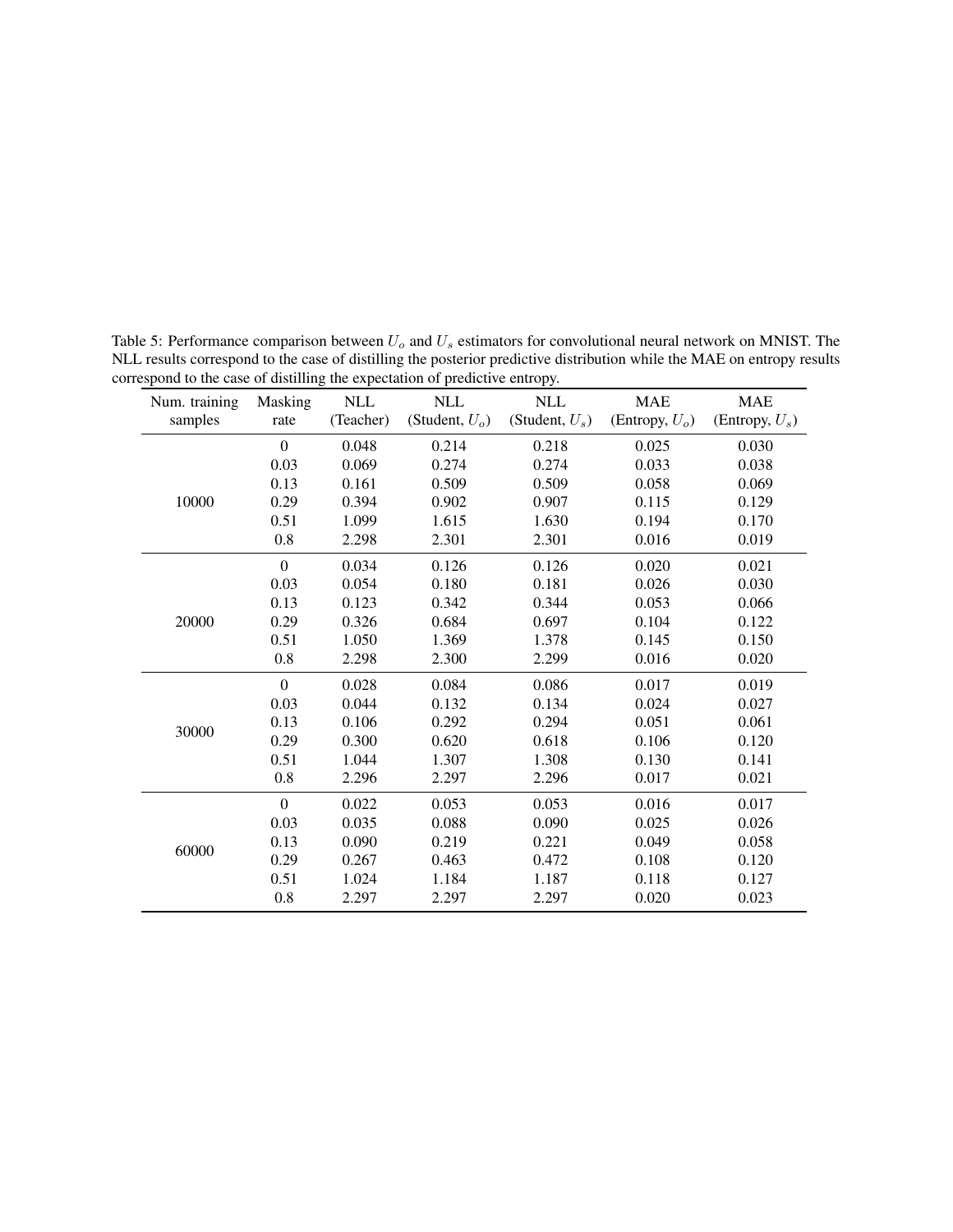|               |                |            |                   | . .               |                   |                   |
|---------------|----------------|------------|-------------------|-------------------|-------------------|-------------------|
| Num. training | Masking        | <b>NLL</b> | <b>NLL</b>        | <b>NLL</b>        | <b>MAE</b>        | <b>MAE</b>        |
| samples       | rate           | (Teacher)  | (Student, $U_o$ ) | (Student, $U_s$ ) | (Entropy, $U_o$ ) | (Entropy, $U_s$ ) |
|               | $\overline{0}$ | 0.137      | 0.184             | 0.243             | 0.013             | 0.018             |
|               | 0.03           | 0.180      | 0.233             | 0.300             | 0.018             | 0.023             |
| 10000         | 0.13           | 0.312      | 0.389             | 0.483             | 0.031             | 0.040             |
|               | 0.29           | 0.556      | 0.637             | 0.760             | 0.059             | 0.089             |
|               | 0.51           | 1.183      | 1.229             | 1.371             | 0.111             | 0.135             |
|               | 0.8            | 2.103      | 2.111             | 2.129             | 0.023             | 0.019             |
|               | $\overline{0}$ | 0.089      | 0.115             | 0.161             | 0.011             | 0.015             |
|               | 0.03           | 0.131      | 0.165             | 0.220             | 0.014             | 0.021             |
| 20000         | 0.13           | 0.230      | 0.280             | 0.366             | 0.024             | 0.042             |
|               | 0.29           | 0.452      | 0.510             | 0.607             | 0.049             | 0.104             |
|               | 0.51           | 1.080      | 1.120             | 1.215             | 0.094             | 0.112             |
|               | $0.8\,$        | 2.104      | 2.108             | 2.117             | 0.019             | 0.021             |
|               | $\mathbf{0}$   | 0.071      | 0.083             | 0.124             | 0.011             | 0.014             |
|               | 0.03           | 0.107      | 0.129             | 0.180             | 0.015             | 0.021             |
| 30000         | 0.13           | 0.201      | 0.243             | 0.314             | 0.028             | 0.052             |
|               | 0.29           | 0.414      | 0.459             | 0.555             | 0.062             | 0.105             |
|               | 0.51           | 1.044      | 1.082             | 1.172             | 0.091             | 0.105             |
|               | 0.8            | 2.089      | 2.092             | 2.101             | 0.022             | 0.023             |
|               | $\overline{0}$ | 0.052      | 0.054             | 0.082             | 0.016             | 0.020             |
|               | 0.03           | 0.081      | 0.094             | 0.133             | 0.023             | 0.034             |
| 60000         | 0.13           | 0.155      | 0.186             | 0.240             | 0.043             | 0.068             |
|               | 0.29           | 0.360      | 0.398             | 0.471             | 0.086             | 0.109             |
|               | 0.51           | 1.010      | 1.033             | 1.107             | 0.106             | 0.099             |
|               | 0.8            | 2.088      | 2.089             | 2.094             | 0.021             | 0.022             |
|               |                |            |                   |                   |                   |                   |

Table 6: Performance comparison between  $U_o$  and  $U_s$  estimators for fully-connected network on MNIST. The NLL results correspond to the case of distilling the posterior predictive distribution while the MAE on entropy results correspond to the case of distilling the expectation of predictive entropy.

<span id="page-21-0"></span>Table 7: Performance comparison between  $U_o$  and  $U_s$  estimators for convolutional neural network on CIFAR10. The NLL results correspond to the case of distilling the posterior predictive distribution while the MAE on entropy results correspond to the case of distilling the expectation of predictive entropy.

| Num. training<br>samples | NLL<br>(Teacher) | NLL<br>(Student, $U_o$ ) | NLL.<br>(Student, $U_s$ ) | <b>MAE</b><br>(Entropy, $U_o$ ) | <b>MAE</b><br>(Entropy, $U_s$ ) |
|--------------------------|------------------|--------------------------|---------------------------|---------------------------------|---------------------------------|
| 10000                    | 0.912            | 1.372                    | 1.391                     | 0.144                           | 0.192                           |
| 20000                    | 0.798            | 1.184                    | 1.179                     | 0.210                           | 0.231                           |
| 50000                    | 0.671            | 0.924                    | 0.932                     | 0.245                           | 0.290                           |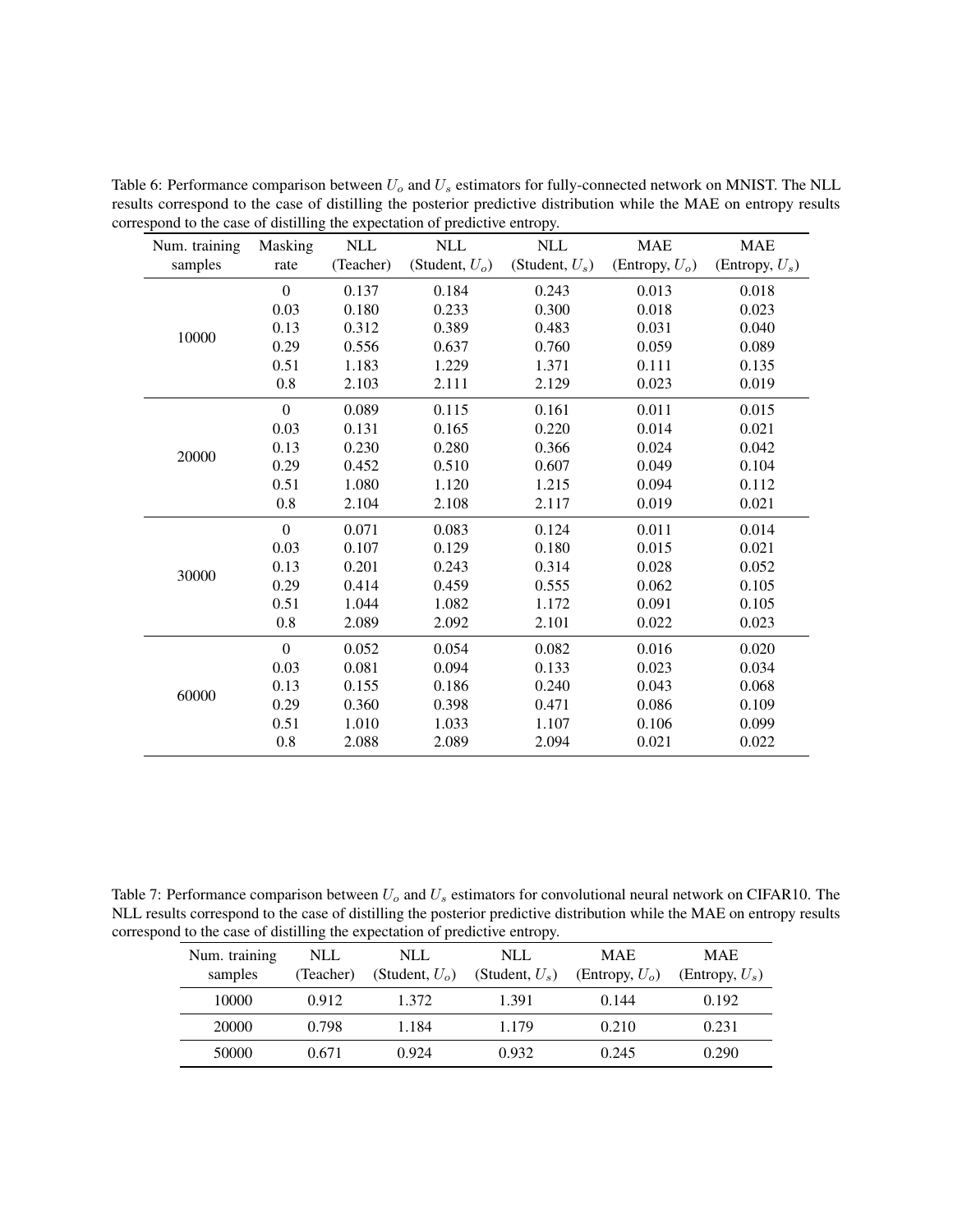<span id="page-22-0"></span>Table 8: In-distribution Test set metrics comparison using  $U_s$  and base student model matching the teacher architecture.

| Model/<br>Dataset     | NLL<br>(Ensemble) | NLL<br>(GPED) | NLL.<br>(EnD <sup>2</sup> ) | <b>MAE</b><br>Entropy<br>(GPED) | <b>MAE</b><br>Entropy<br>(EnD <sup>2</sup> ) |
|-----------------------|-------------------|---------------|-----------------------------|---------------------------------|----------------------------------------------|
| FCNN/<br><b>MNIST</b> | 0.362             | 0.412         | 0.452                       | 0.063                           | 0.113                                        |
| CNN/<br><b>MNIST</b>  | 0.269             | 0.396         | 0.460                       | 0.121                           | 0.175                                        |
| CNN/<br>CIFAR10       | 0.799             | 1.032         | 1.104                       | 0.181                           | 0.424                                        |

Table 9: In-distribution Test set metrics comparison using  $U<sub>o</sub>$  and base student model matching the teacher architecture.

| Model/<br>Dataset           | NLL<br>(Ensemble) | NLL<br>(GPED) | NLL.<br>(EnD <sup>2</sup> ) | <b>MAE</b><br>Entropy<br>(GPED) | MAE.<br>Entropy<br>(EnD <sup>2</sup> ) |
|-----------------------------|-------------------|---------------|-----------------------------|---------------------------------|----------------------------------------|
| FCNN/<br><b>MNIST</b>       | 0.362             | 0.409         | 0.447                       | 0.063                           | 0.110                                  |
| CNN/<br><b>MNIST</b>        | 0.269             | 0.447         | 0.460                       | 0.121                           | 0.183                                  |
| CNN/<br>CIFAR <sub>10</sub> | 0.799             | 1.015         | 1.056                       | 0.181                           | 0.494                                  |

<span id="page-22-1"></span>Table 10: In-distribution Test set metrics comparison using  $U<sub>o</sub>$  and student model obtained using the largest width multiplier.

| Model/<br>Dataset           | NLL<br>(Ensemble) | NLL<br>(GPED) | NLL<br>(EnD <sup>2</sup> ) | <b>MAE</b><br>Entropy<br>(GPED) | <b>MAE</b><br>Entropy<br>(EnD <sup>2</sup> ) |
|-----------------------------|-------------------|---------------|----------------------------|---------------------------------|----------------------------------------------|
| FCNN/<br><b>MNIST</b>       | 0.362             | 0.401         | 0.408                      | 0.069                           | 0.099                                        |
| CNN/<br><b>MNIST</b>        | 0.269             | 0.305         | 0.314                      | 0.086                           | 0.103                                        |
| CNN/<br>CIFAR <sub>10</sub> | 0.799             | 0.881         | 0.885                      | 0.146                           | 0.338                                        |

<span id="page-22-2"></span>Table 11: AUROC for OOD Detection using  $U_s$  and student model of the same architecture as the teacher.

| Model & Train Data/<br>OOD Data | Uncertainty | Ensemble | <b>GPED</b><br>(ours) | EnD <sup>2</sup> |
|---------------------------------|-------------|----------|-----------------------|------------------|
| <b>FCNN-MNIST/</b>              | Total       | 0.929    | 0.875                 | 0.761            |
| <b>KMNIST</b>                   | Knowledge   | 0.948    | 0.926                 | 0.861            |
| FCNN-MNIST/                     | Total       | 0.944    | 0.736                 | 0.659            |
| notMNIST                        | Knowledge   | 0.990    | 0.803                 | 0.720            |
| CNN-MNIST/                      | Total       | 0.894    | 0.829                 | 0.887            |
| <b>KMNIST</b>                   | Knowledge   | 0.956    | 0.887                 | 0.933            |
| CNN-MNIST/                      | Total       | 0.888    | 0.841                 | 0.828            |
| notMNIST                        | Knowledge   | 0.946    | 0.902                 | 0.889            |
| CNN-CIFAR10/                    | Total       | 0.729    | 0.737                 | 0.726            |
| TIM                             | Knowledge   | 0.796    | 0.773                 | 0.773            |
| CNN-CIFAR10/                    | Total       | 0.790    | 0.760                 | 0.733            |
| LSUN                            | Knowledge   | 0.752    | 0.718                 | 0.653            |

Table 12: AUROC for OOD Detection using  $U<sub>o</sub>$  and student model of the same architecture as the teacher.

| Model & Train Data/<br><b>OOD</b> Data | Uncertainty | Ensemble | <b>GPED</b><br>(ours) | EnD <sup>2</sup> |
|----------------------------------------|-------------|----------|-----------------------|------------------|
| FCNN-MNIST/                            | Total       | 0.929    | 0.847                 | 0.802            |
| <b>KMNIST</b>                          | Knowledge   | 0.948    | 0.907                 | 0.912            |
| FCNN-MNIST/                            | Total       | 0.944    | 0.782                 | 0.762            |
| notMNIST                               | Knowledge   | 0.990    | 0.847                 | 0.890            |
| CNN-MNIST/                             | Total       | 0.894    | 0.829                 | 0.884            |
| <b>KMNIST</b>                          | Knowledge   | 0.956    | 0.890                 | 0.937            |
| CNN-MNIST/                             | Total       | 0.888    | 0.848                 | 0.859            |
| notMNIST                               | Knowledge   | 0.946    | 0.907                 | 0.918            |
| CNN-CIFAR10/                           | Total       | 0.729    | 0.747                 | 0.703            |
| TIM                                    | Knowledge   | 0.796    | 0.763                 | 0.747            |
| CNN-CIFAR10/                           | Total       | 0.790    | 0.759                 | 0.728            |
| <b>LSUN</b>                            | Knowledge   | 0.752    | 0.736                 | 0.650            |

<span id="page-22-3"></span>Table 13: AUROC for OOD Detection using  $U<sub>o</sub>$  and student model obtained by largest width multiplier.

| Model & Train Data/<br><b>OOD</b> Data | Uncertainty | Ensemble | <b>GPED</b><br>(ours) | EnD <sup>2</sup> |
|----------------------------------------|-------------|----------|-----------------------|------------------|
| <b>FCNN-MNIST/</b>                     | Total       | 0.929    | 0.895                 | 0.833            |
| <b>KMNIST</b>                          | Knowledge   | 0.948    | 0.944                 | 0.938            |
| <b>FCNN-MNIST/</b>                     | Total       | 0.944    | 0.751                 | 0.714            |
| notMNIST                               | Knowledge   | 0.990    | 0.826                 | 0.835            |
| CNN-MNIST/                             | Total       | 0.894    | 0.892                 | 0.867            |
| <b>KMNIST</b>                          | Knowledge   | 0.956    | 0.940                 | 0.956            |
| CNN-MNIST/                             | Total       | 0.888    | 0.887                 | 0.856            |
| notMNIST                               | Knowledge   | 0.946    | 0.941                 | 0.935            |
| CNN-CIFAR10/                           | Total       | 0.729    | 0.750                 | 0.705            |
| TIM                                    | Knowledge   | 0.796    | 0.798                 | 0.783            |
| CNN-CIFAR10/                           | Total       | 0.790    | 0.779                 | 0.745            |
| <b>LSUN</b>                            | Knowledge   | 0.752    | 0.753                 | 0.716            |
|                                        |             |          |                       |                  |

<span id="page-22-4"></span>Table 14: nDCG@20 out of 100 randomly selected test inputs using  $U_s$  estimator and student model matching the architecture of teacher. Results reported as mean  $\pm$ std. dev. over 500 trials.  $\overline{\phantom{a}}$ 

| Data              | Uncertainty | <b>GPED</b><br>(ours) | EnD <sup>2</sup>             |
|-------------------|-------------|-----------------------|------------------------------|
| <b>FCNN-MNIST</b> | Total       | $0.947 \pm 0.022$     | $0.911 \pm 0.031$            |
|                   | Knowledge   | $0.919 \pm 0.030$     | $\overline{0.895} \pm 0.042$ |
| <b>CNN-MNIST</b>  | Total       | $0.852 + 0.023$       | $0.780 \pm 0.040$            |
|                   | Knowledge   | $0.823 \pm 0.038$     | $0.768 + 0.044$              |
| CIFAR10           | Total       | $0.895 + 0.035$       | $0.853 \pm 0.041$            |
|                   | Knowledge   | $0.825 + 0.045$       | $0.809 \pm 0.051$            |